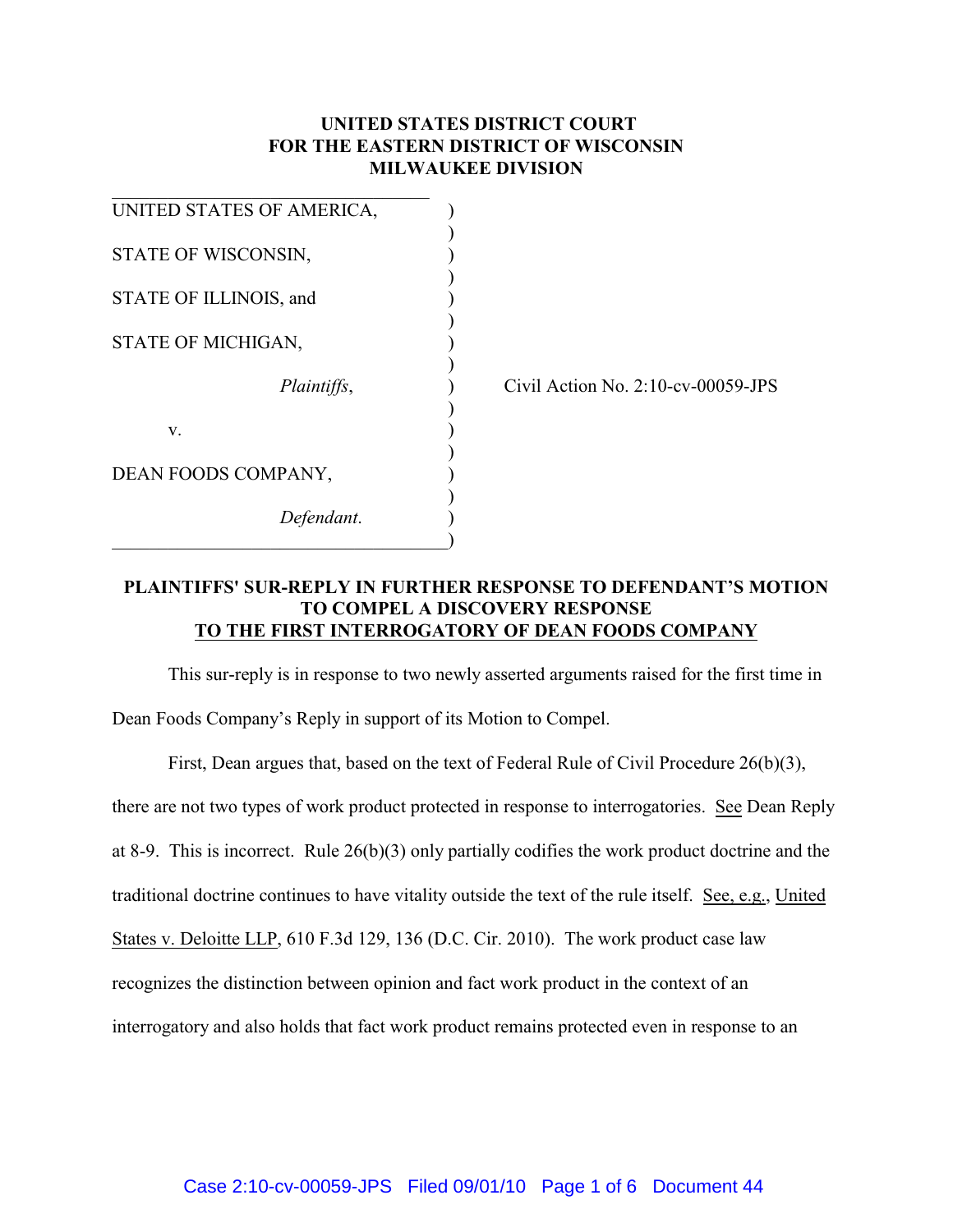interrogatory. See Lamar Advertising of South Dakota, Inc. v. Kay, 2010 WL 758786, at \*12 (D.S.D. Mar. 1, 2010).

Dean must attempt to narrow the scope of work product protection because otherwise it must grapple with the fact that courts have recognized that factual information learned through third-party interviews is at the very least fact work product, if not opinion work product. See, e.g., United States v. Urban Health Network Inc., Civ. No. 91-5976, 1993 WL 12811, at \*3 (E.D. Pa. Jan. 19, 1993). Thus, at a minimum, the law requires that Dean demonstrate a substantial need for the information it is seeking and that it is unable to obtain this information without undue hardship. Id. Dean cannot make this showing.

Dean's extensive third-party discovery -- undertaken since Plaintiffs filed their Response to Dean's Motion to Compel -- belies any suggestion that it needs Plaintiffs' work product. On the business day after Plaintiffs filed their response to this motion, Dean began issuing subpoenas to third-parties, including 227 requests for documents with a return date of September 20, 2010. Dean served this discovery in spite of the statement in its Motion to Compel that, if its motion were granted, it would "narrow the number of third-parties subject to unwanted discovery." Dean Mot. to Compel at 2.

Second, in its reply, Dean for the first time cites several out-of-circuit cases in support of the primary argument made in its initial Motion to Compel. For example, Dean contends that Protective Nat'l Ins. Co. of Omaha v. Commonwealth Ins. Co., 137 F.R.D. 267 (D. Neb. 1989) supports its argument that there is no work product protection for factual information. Contrary to Dean's argument, Protective Nat'l Ins., held that, in a Rule 30(b)(6) deposition, a company's designated representative could not automatically claim work product protection to withhold

2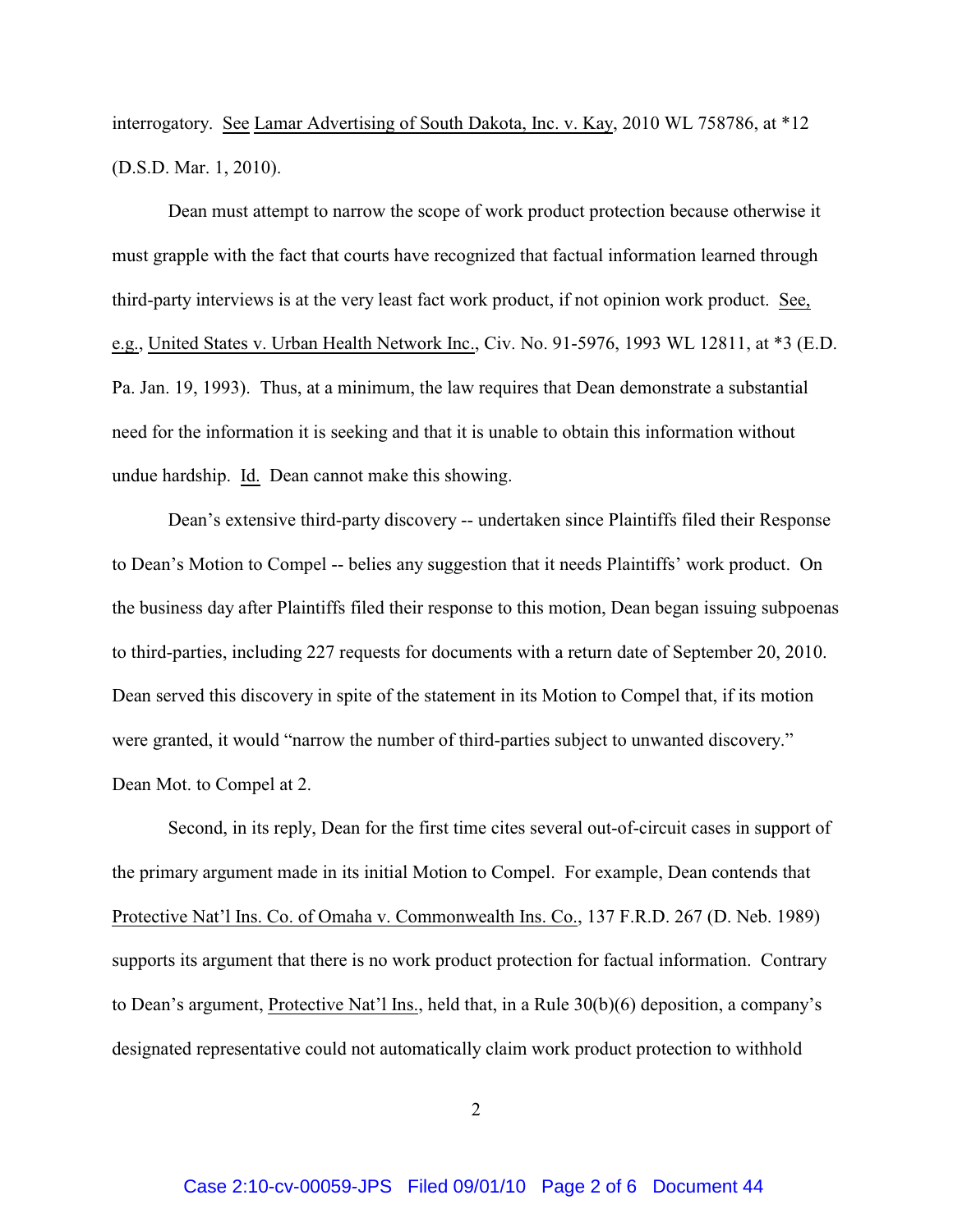factual information merely because it was conveyed to the representative by an attorney. Id. at 280-81. The Court expressly left open the possibility that, "depending upon how questions are phrased to the witness," it was possible that "such questions may tend to elicit the impressions of counsel about the relative significance of the facts." Id. at 280. Moreover, a district court in this Circuit has expressly held that Protective Natl'l Ins. has no applicability to an attempt to obtain factual information learned from an attorney-led law enforcement investigation. See S.E.C. v. Buntrock, 217 F.R.D. 441, 444-45 (N.D. Ill. 2003) (holding that a Rule 30(b)(6) deposition seeking facts learned in investigation was merely "intended to ascertain how the SEC intends to marshal its facts, documents and testimonial evidence").

Dean also repeatedly cites Oklahoma v. Tyson Foods, Inc., 262 F.R.D. 617 (N.D. Okla. 2009). However, that opinion held that documents reflecting information learned through thirdparty interviews were attorney work product. Id. at 633 (citing Lamer v. Williams Comm'ns, LLC, No. 04-CV-847-TCK-PJC, 2007 WL 445511, at \*2 (N.D. Okla. Feb. 6, 2007) (holding even purely factual witness statements are protected work product)). Moreover, neither Tyson nor Protective Nat'l Ins., involved interrogatories that sought *all* factual information learned from third-party interviews.

Finally, Dean also cites United States v. AMR Corp., No. 99-1180-JTM (D. Kan. Feb. 7, 2000) (order granting motion to compel), in support of its argument. This opinion is no different in its reasoning than United States v. Dentsply, 187 F.R.D. 152 (D. Del.1999), and is similarly wrongly decided. Both Dentsply and AMR suffer from the same infirmity -- they ignore the Supreme Court's holding in Upjohn Co. v. United States, 449 U.S. 383 (1981). Upjohn clarifies that the language from Hickman, on which both Dentsply and AMR rely, stating that either party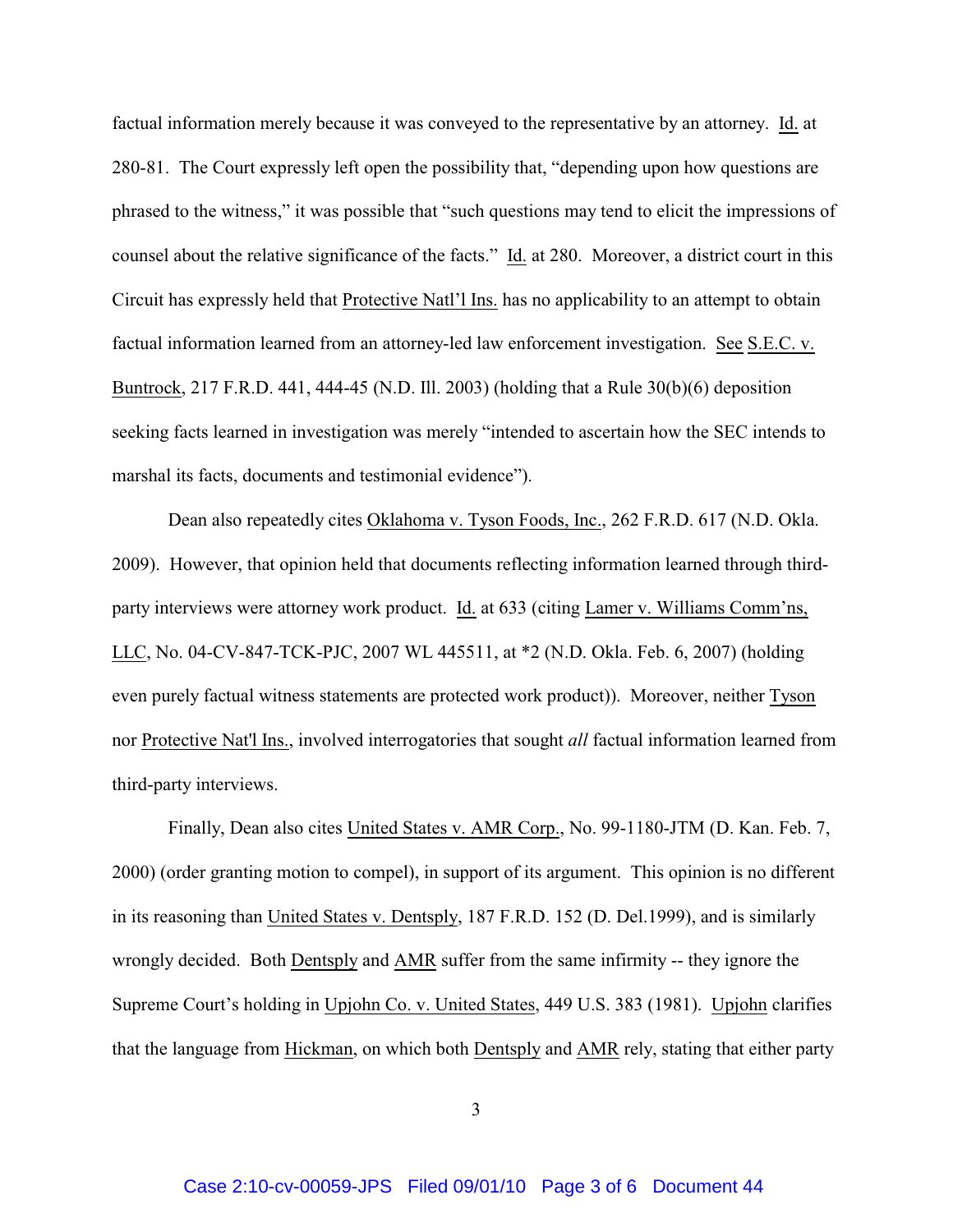may compel the other to disgorge whatever facts he has in his possession. Upjohn holds that statement simply "d[oes] not apply to oral statements made by witnesses." Upjohn, 449 U.S. at 399. Upjohn, then, makes clear that factual information learned from third-party interviews is attorney work product, and an opposing party is not entitled to discover the information conveyed absent a compelling showing of need. Defendant makes no effort in its reply to explain why this Supreme Court precedent -- specifically Upjohn's clarification of Hickman -- should not control the present dispute.

Respectfully submitted,

s/Jon B. Jacobs Jon B. Jacobs Karl D. Knutsen Ryan M. Kantor United States Department of Justice Antitrust Division 450 Fifth Street, Suite 4100 Washington D.C. 20001 Telephone: (202) 514-5012 E-mail: jon.jacobs@usdoj.gov

*Attorneys for Plaintiff United States of America*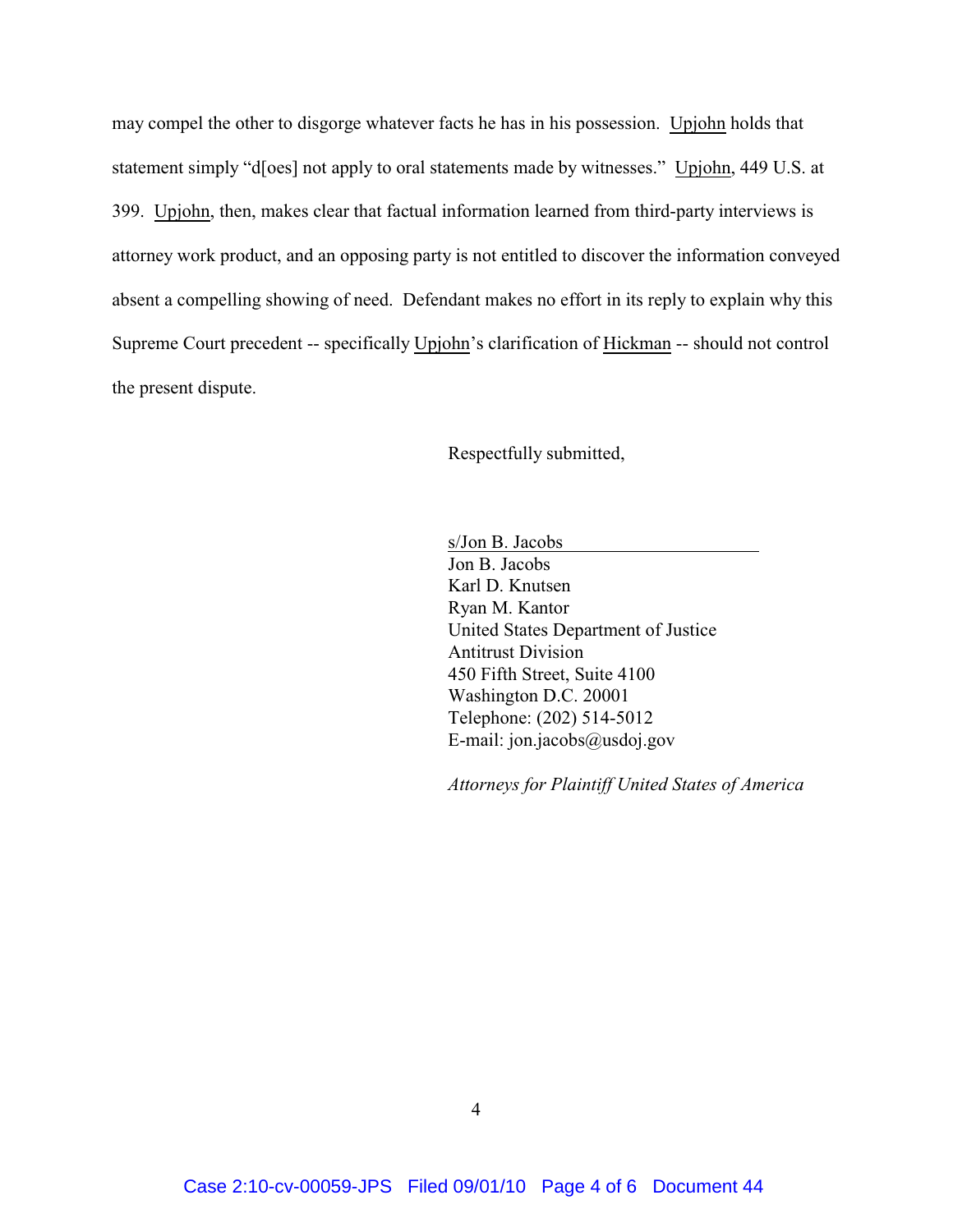# JAMES L. SENTELLE United States Attorney

By:

s/Susan M. Knepel SUSAN M. KNEPEL Civil Division Chief State Bar # 1016482 530 Federal Courthouse 517 E. Wisconsin Avenue Milwaukee, WI 53202 Telephone: (414) 297-1723 Fax: (414) 297-4394 E-mail: susan.knepel@usdoj.gov

*Attorneys for Plaintiff United States of America*

s/Gwendolyn J. Cooley Gwendolyn J. Cooley, Bar Number: 1053856 Wisconsin Department of Justice 17 West Main Street Madison, WI 53703 Telephone: (608) 261-5810 E-mail: cooleygj@doj.state.wi.us

*Attorney for Plaintiff State of Wisconsin*

s/Robert W. Pratt

Robert W. Pratt Office of the Attorney General State of Illinois 100 West Randolph Street Chicago, Illinois 60601 Telephone: (312) 814-3722 E-mail: rpratt@atg.state.il.us

*Attorney for Plaintiff State of Illinois*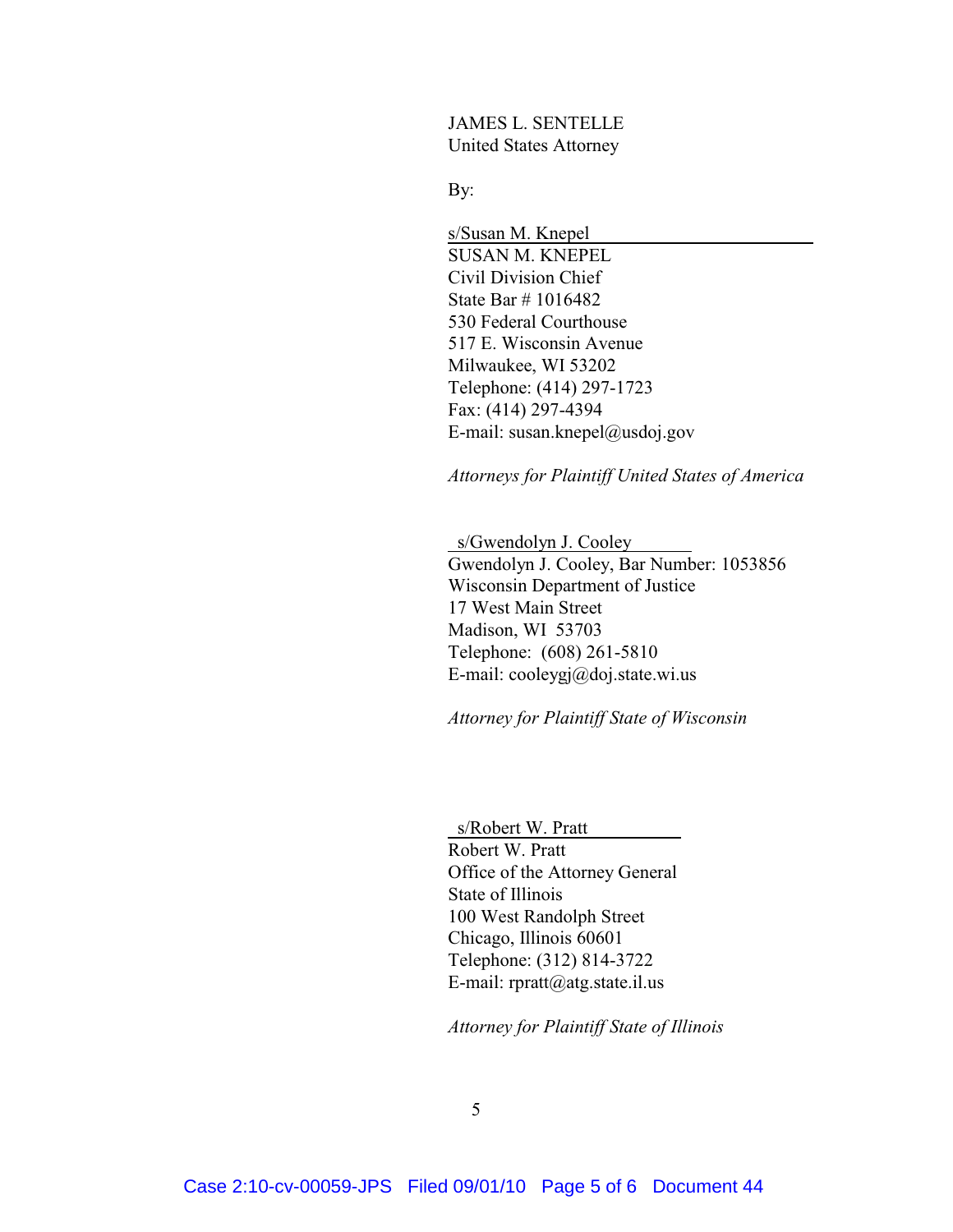s/D.J. Pascoe

DJ Pascoe Corporate Oversight Division Michigan Department of Attorney General G. Mennen Williams Building, 6th Floor 525 W. Ottawa Street Lansing, Michigan 48933 Telephone: (517) 373-1160 E-mail: pascoeD1@michigan.gov

*Attorney for Plaintiff State of Michigan*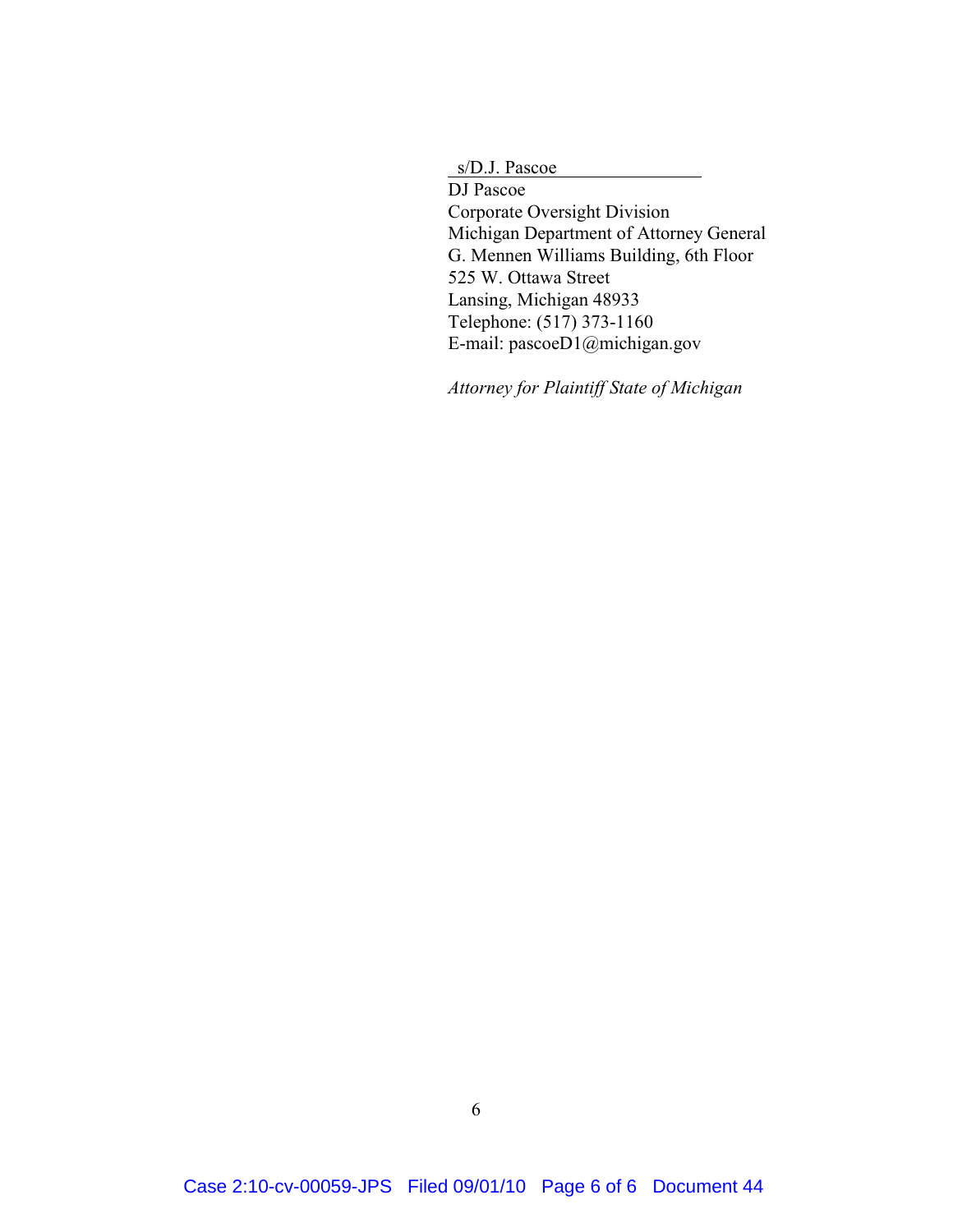Slip Copy, 2010 WL 758786 (D.S.D.) **(Cite as: 2010 WL 758786 (D.S.D.))** 

## н

Only the Westlaw citation is currently available.

United States District Court, D. South Dakota, Western Division. LAMAR ADVERTISING OF SOUTH DAKOTA, INC., a South Dakota corporation, and Cody P. Burton, Plaintiffs, v. Richard W. KAY, Defendant. **No. CIV. 07-5091-KES.** 

March 1, 2010.

John K. Nooney, Aaron T. Galloway, Nooney Solay & Van Norman, LLP, Rapid City, SD, for Plaintiffs.

Heather Lammers Bogard, Costello Porter Hill Heisterkamp Bushnell & Carpenter, Rapid City, SD, for Plaintiffs and Defendant.

## **ORDER GRANTING IN PART AND DENYING IN PART DEFENDANT'S MOTION TO COM-PEL**

VERONICA L. DUFFY, United States Magistrate Judge.

#### **INTRODUCTION**

**\*1** The original plaintiffs in this action, Richard and Deana Kay, brought the original lawsuit in December, 2007, alleging negligence against original defendants Lamar Advertising of South Dakota, Inc. ("Lamar") and Cody Burton, and seeking damages for injuries arising from a motor vehicle collision. Docket No. 1. Jurisdiction was founded on diversity of citizenship among the parties and an amount in controversy of at least \$75,000. *See* 28 U.S.C. § 1332. The Kays settled their claim against Lamar and Mr. Burton in October, 2009. Throughout the proceedings and settlement, Lamar indicated its belief that Mr. Kay was contributorily negligent, as well as its intent to seek contribution from Mr. Kay as to the settlement paid to Mrs. Kay.

On December 15, 2009, Mr. Kay filed a motion requesting a determination by the district court that the settlement allocation paid by Lamar to Mrs. Kay was unreasonable. Docket No. 143. On or about December 10, 2009, Mr. Kay served plaintiffs with various discovery requests regarding the settlement and allocation. Docket No. 181. In January, 2010, plaintiffs served responses to Kay's requests. *Id.* Plaintiffs' responses denied knowing what "settlement negotiations" meant, asserted that the information sought was available through Kay's former counsel, and objected based on the attorneyclient and work product privileges. Thereafter defendant Kay filed this motion to compel production, pursuant to Federal Rule of Civil Procedure 37 and Local Rule 37.1. The district court, the Honorable Karen E. Schreier, Chief Judge, referred the motion to this magistrate judge for resolution pursuant to 28 U.S.C. § 636(b)(1)(A).

### **FACTS**

The facts, insofar as they are pertinent to the present motion, are as follows. Mr. and Mrs. Kay were injured on July 19, 2006, when a boom truck driven by Cody Burton, an employee acting within the scope of his employment with Lamar, collided with the Kays' motorcycle. The Kays filed suit against Lamar and Mr. Burton in December, 2007. Docket No. 1. Lamar and Burton filed a counterclaim against Mr. Kay in March, 2008. Docket No. 29. The Kays settled their claim against Lamar and Burton in October, 2009, but Lamar and Burton advised their intent to seek contribution from Mr. Kay for payment made to Mrs. Kay for her injuries. The Kays did not inform counsel representing Mr. Kay on Lamar's counterclaim against him, Attorney Heather Lammers Bogard, as to the details of the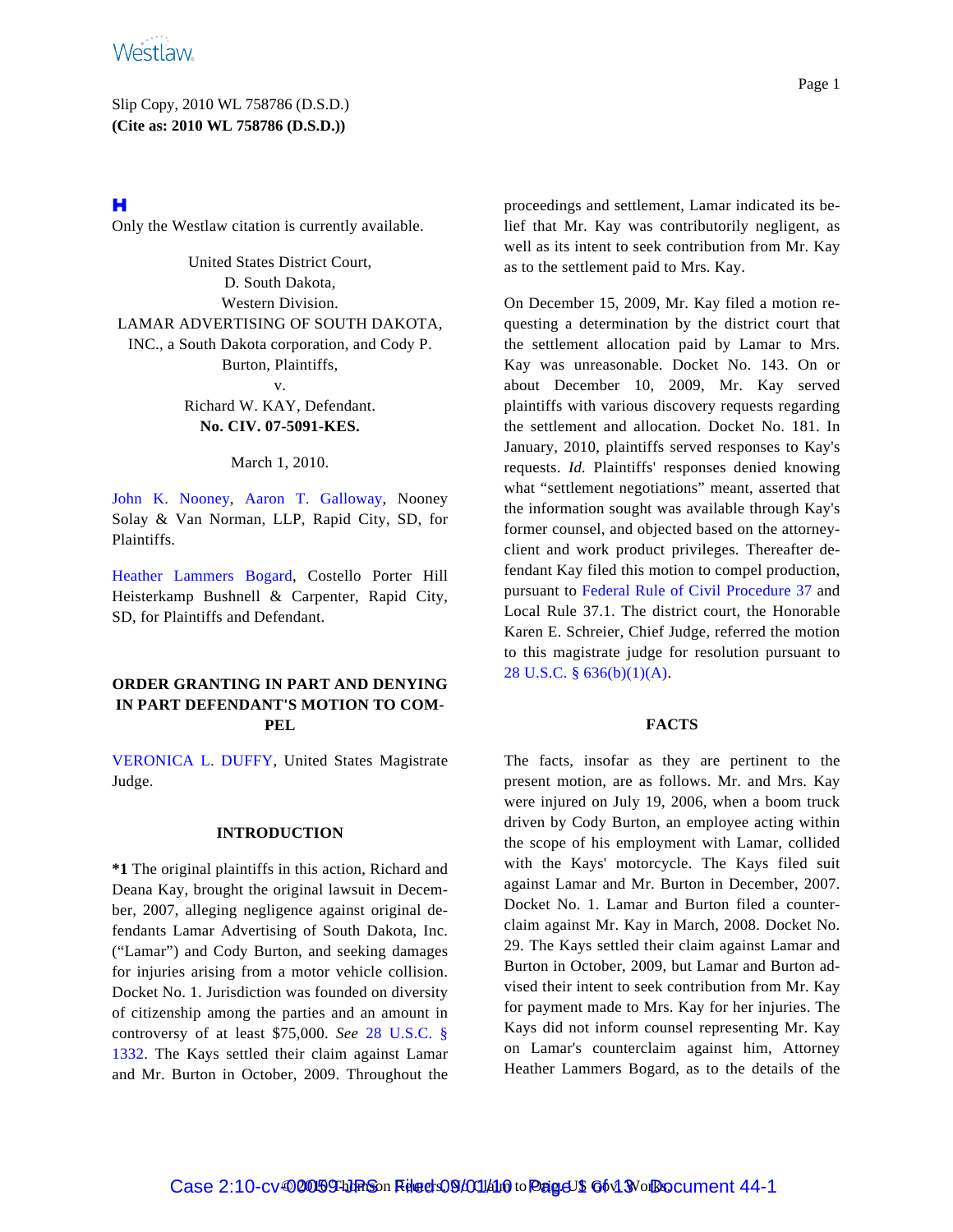settlement allocation between Mr. and Mrs. Kay. Attorney Eric Neiman, who represented the Kays through the date of settlement, withdrew from representation on December 2, 2009. Docket No. 142. The district court realigned the parties when Lamar and Mr. Burton sought contribution from Mr. Kay for payment made to Mrs. Kay in settlement for her injuries. Accordingly, the original plaintiff Mr. Kay is now the defendant in the action, and the original defendants are now the named plaintiffs. *See* Docket No. 146.

<span id="page-7-1"></span>**\*2** Following the settlement, Mr. Kay's counsel on the contribution claim filed a motion for a determination that the settlement allocation was unreasonable. Docket No. 143. In support of that motion, Mr. Kay asserted that the total settlement among the original parties was \$1.5 million, and that Mrs. Kay received an allocation of \$525,000, despite evidence showing that her actual medical bills totaled approximately \$126,500. *IN1 td. Mr. Kay's* medical bills, however, totaled \$512,000, and his claimed loss of income and lost stock options were in excess of \$6 million. *Id .* Mrs. Kay asserted no claim for lost earning capacity. *Id.* The plaintiffs resisted Mr. Kay's motion for a determination that the settlement allocation was unreasonable. Docket No. 148.

> <span id="page-7-2"></span><span id="page-7-0"></span>[FN1.](#page-7-1) Since the date of the district court's referral to this magistrate, plaintiffs have stipulated to the amount of medical bills incurred by Mrs. Kay as a result of the accident, but have not stipulated that the treatment Mrs. Kay received was reasonable or necessary, or that such costs were incurred as a proximate result of the accident. *See* Docket No. 208. Plaintiffs have continued to deny liability for the accident itself and have denied responsibility for payment of Mrs. Kay's medical bills. *Id.*

Mr. Kay served various discovery requests on the plaintiffs in December, 2009. The plaintiffs objected to the requests and supplied only limited responses on January 19, 2010. Docket No. 198. Mr. Kay thereafter requested that plaintiffs' counsel revisit the discovery requests to see whether any of plaintiffs' answers could be supplemented. Plaintiffs continued to object on grounds that the information sought was privileged and otherwise readily discoverable through former counsel, but nonetheless provided supplemental discovery responses on or near February 1, 2010. Docket No. 196. Despite admitting that they have provided additional discovery beyond the district court's discovery deadline of December 5, 2008, plaintiffs now assert an objection to Mr. Kay's motion to compel on grounds that the district court's deadline for discovery has passed. *Id.* 

Mr. Kay asserts that plaintiffs' initial answers to his requests, as well as their supplemental responses, are inadequate. Mr. Kay also notes that although the plaintiffs objected on grounds of privilege, they failed to provide an appropriate privilege log pursu-<br>ant to *Vaughn v. [Rosen](#page-7-2)*<sup>FN2</sup>, and did not describe the nature of any of the withheld information pursuant to Federal Rule  $26(b)(5)(A)(ii)$  so that he could assess the plaintiffs' claims. Mr. Kay argues that discovery as to the approximation of the Kays' total recovery, Lamar's proportionate liability, and other factors as to the reasonableness of the settlement goes to the heart of plaintiffs' claim that they are entitled to contribution from Mr. Kay, and that any information relating to the settlement allocation and settlement negotiations is discoverable. Docket No. 180, at 5.

> [FN2.](#page-7-1) *See Vaughn v. Rosen,* 484 F.2d 820 (D.C.Cir.1973), *cert denied,* 415 U.S. 977 (1974) (requiring parties whom object to discovery on grounds of privilege to itemize and index the documents allegedly exempt from discovery, so the court may determine whether any protection or privilege actually applies).

Plaintiffs resist Mr. Kay's motion to compel on various grounds, including that the information sought is either subject to privilege, is readily obtainable through former counsel, or does not exist.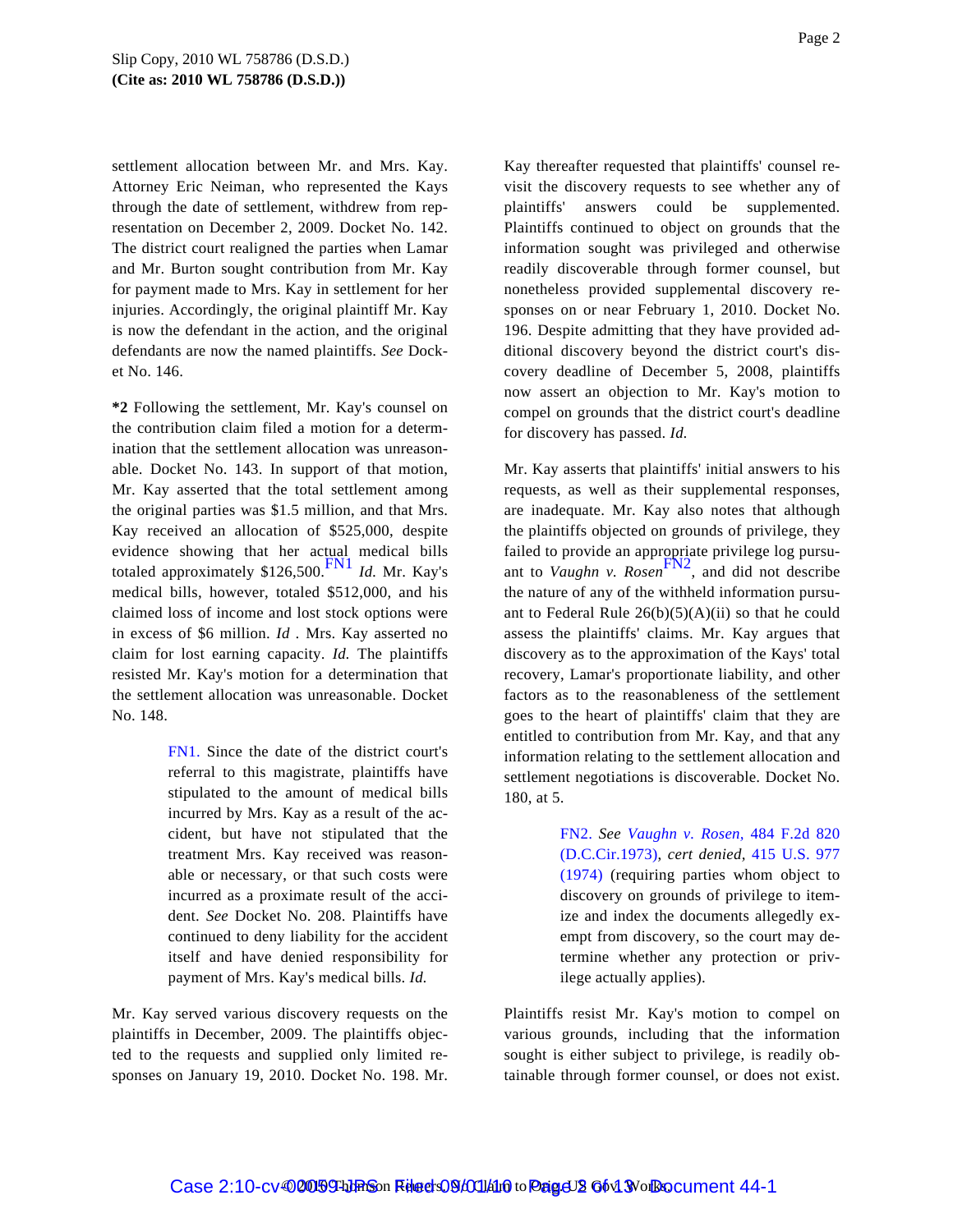Docket No. 201.

## **DISCUSSION**

**A. Whether the Information Sought is Discoverable** 

**1. Scope of Discovery Under Rule 26** 

Federal Rule of Civil Procedure 26(b)(1) sets forth the standard governing the scope of discovery in civil cases:

(1) Scope in General. Unless otherwise limited by court order, the scope of discovery is as follows: Parties may obtain discovery regarding any nonprivileged matter that is relevant to any party's claim or defense-including the existence, description, nature, custody, condition, and location of any documents or other tangible things and the identity and location of persons who know of any discoverable matter. For good cause, the court may order discovery of any matter relevant to the subject matter involved in the action. Relevant information need not be admissible at the trial if the discovery appears reasonably calculated to lead to the discovery of admissible evidence. All discovery is subject to the limitations imposed by Rule 26(b)(2)(C).

**\*3** *See* Fed.R.Civ.P. 26(b)(1).

The advisory committee's note to the 2000 amendments to Rule  $26(b)(1)$  provide guidance on how courts should define the scope of discovery in a particular case:

Under the amended provisions, if there is an objection that discovery goes beyond material relevant to the parties' claims or defenses, the court would become involved to determine whether the discovery is relevant to the claims or defenses and, if not, whether good cause exists for authorizing it so long as it is relevant to the subject matter of the action. The good-cause standard warranting broader discovery is meant to be flexible.

The Committee intends that the parties and the court focus on the actual claims and defenses involved in the action. The dividing line between information relevant to the claims and defenses and that relevant only to the subject matter of the action cannot be defined with precision. A variety of types of information not directly pertinent to the incident in suit could be relevant to the claims or defenses raised in a given action. For example, other incidents of the same type, or involving the same product, could be properly discoverable under the revised standard.... In each case, the determination whether such information is discoverable because it is relevant to the claims or defenses depends on the circumstances of the pending action.

The rule change signals to the court that it has the authority to confine discovery to the claims and defenses asserted in the pleadings, and signals to the parties that they have no entitlement to discovery to develop new claims or defenses that are not already identified in the pleadings.... When judicial intervention is invoked, the actual scope of discovery should be determined according to the reasonable needs of the action. The court may permit broader discovery in a particular case depending on the circumstances of the case, the nature of the claims and defenses, and the scope of the discovery requested.

*See* Fed.R.Civ.P. 26(b)(1) advisory committee's note.

The same advisory committee's note further clarifies that information is discoverable only if it is relevant to the claims or defenses of the case or, upon a showing of good cause, to the subject matter of the case. *Id.* "Relevancy is to be broadly construed for discovery issues and is not limited to the precise issues set out in the pleadings. Relevancy ... encompass[es] 'any matter that could bear on, or that reasonably could lead to other matter that could bear on, any issue that is or may be in the case.' "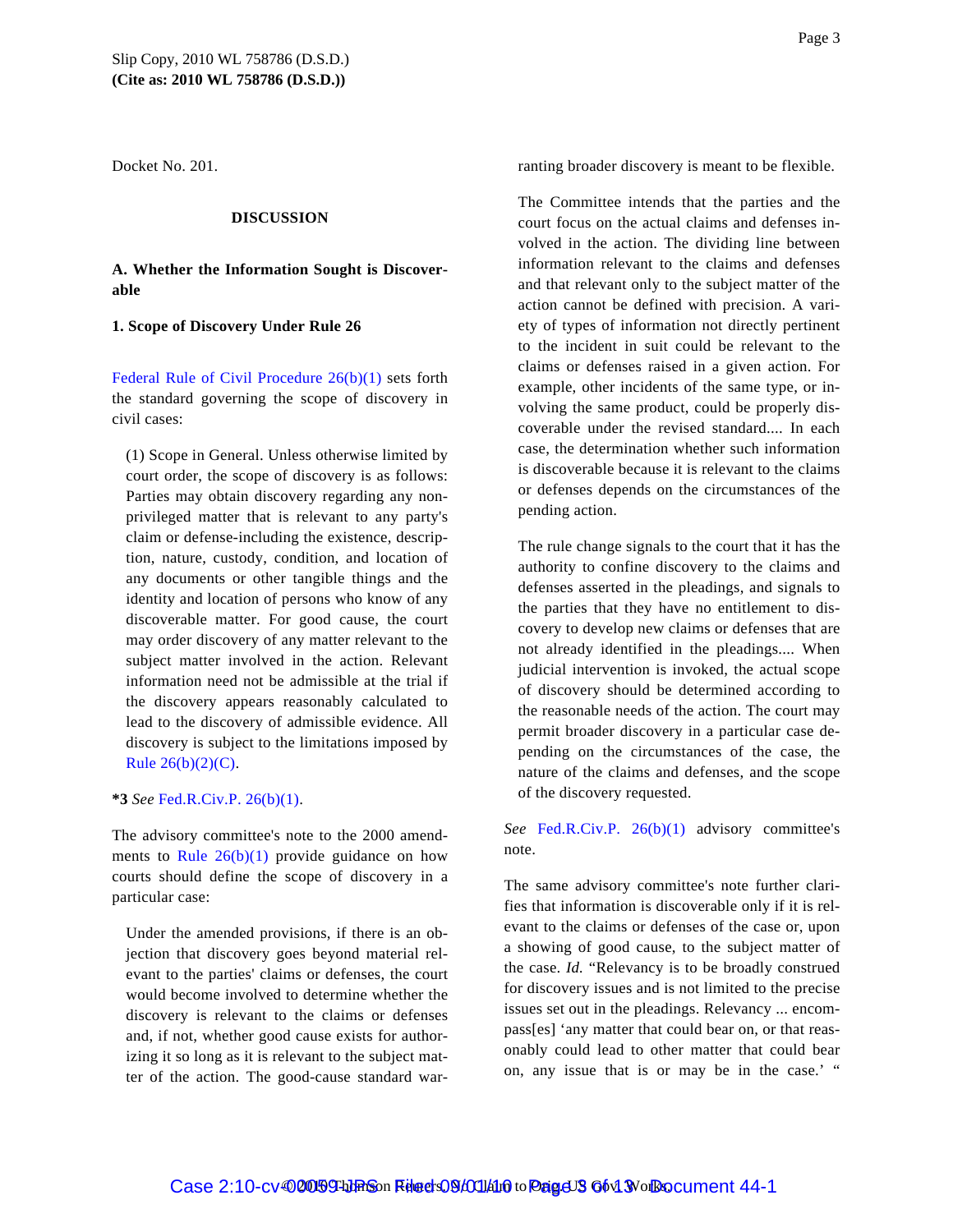*E.E.O.C. v. Woodmen of the World Life Ins. Soci[ety,](http://www.westlaw.com/Find/Default.wl?rs=dfa1.0&vr=2.0&DB=0000999&FindType=Y&SerialNum=2007374528)* 2007 WL 1217919 at \*1 (D.Neb. March 15, 2007) (quoting *Oppenheimer Fund, Inc. v. Sanders,*  437 U.S. 340, 351 (1978)). The party seeking discovery must make a "threshold showing of relevance before production of information, which does not reasonably bear on the issues in the case, is required." *Id.* (citing *Hofer v. Mack Trucks,* Inc., 981 F.2d 377, 380 (8th Cir.1993)). "Mere speculation that information might be useful will not suffice; litigants seeking to compel discovery must describe with a reasonable degree of specificity, the information they hope to obtain and its importance to their case." *Id.* (citing *Cervantes v. Time, Inc.,* 464 F.2d 986, 994 (8th Cir.1972)).

**\*4** Discoverable information itself need not be admissible at trial; rather, "discovery of such material is permitted if reasonably calculated to lead to the discovery of admissible evidence." *See*  Fed.R.Civ.P. 26(b)(1) advisory committee's note. Additionally, Rule  $26(b)(2)$  requires the court to limit discovery if it determines, for example, that the discovery sought is unreasonably cumulative or duplicative or that "the burden or expense of the proposed discovery outweighs its likely benefit ..." *See* Fed.R.Civ.P. 26(b)(2)(C); *see also Roberts v. Shawnee Mission Ford, Inc.,* 352 F.3d 358, 361 (8th Cir.2003) ("The rule vests the district court with discretion to limit discovery if it determines, inter alia, the burden or expense of the proposed discovery outweighs its likely benefit."); *Continental Illinois Nat'l Bank & Trust Co. of Chicago v. Caton,* 136 F.R.D. 682, 684-85 (D.Kan.1991) ("All discovery requests are a burden on the party who must respond thereto. Unless the task of producing or answering is unusual, undue or extraordinary, the general rule requires the entity answering or producing the documents to bear that burden.").

## **2. The Right of Contribution and Reasonableness of Settlement**

In this case, plaintiffs seek contribution from the defendant, Mr. Kay, following settlement with him

and his wife. South Dakota state substantive law governs the underlying diversity action. *Erie R.R. Co. v. Tompkins,* 304 U.S. 64, 78 (1938). Under South Dakota law, contribution is available to a settling tortfeasor. SDCL § 15-8-12. South Dakota statutory law does not specifically provide that in order to recover contribution from a joint tortfeasor with whom the defendant has settled, a defendant must prove that the settlement reached was reasonable, but the South Dakota Supreme Court has acknowledged that "[i]n contribution actions, 'a compromiser must sustain the burden of proof, not only as to the compromiser's own liability to the original plaintiff, but also as tot he amount of damages and the reasonableness of the settlement.' " *Plato v. State Bank of Alcester,* 555 N.W.2d 365, 368 n. 3 (S.D.1996) (dictum) (quoting W. PAGE KEETON ET AL., PROSSER AND KEETON ON THE LAW OF TORTS 50 at 339 (5th ed.1984) (footnote omitted)).

Neither party cites any South Dakota case that is directly on point to demonstrate the plaintiffs' duty to demonstrate the reasonableness of the settlement before they may recover contribution from Mr. Kay. Instead, both parties cite *Cook v. State,* 746 N.W.2d 617, 622 (Iowa 2001), for the proposition that the right to contribution by a joint tortfeasor may be defeated if the settlement was not reasonable. *See* Docket Nos. 148, 180. The Eighth Circuit has acknowledged that "[c]ontribution is available to a settling tortfeasor if the amount paid in settlement is reasonable." *Transport Ins. Co. v. Chrysler Corp.,* 71 F.3d 720, 722 (8th Cir.1995) (citing *Automobile Underwriters Corp. v. Harrelson,* 409 N.W.2d 688, 690 (Iowa 1987)). The general rule is that "[t]he reasonableness of the settlement is always open to inquiry in [a] suit for contribution, and the tortfeasor making [the settlement payment] has the burden of establishing the reasonableness of the payment he has made." RESTATEMENT (SECOND) OF TORTS 886A cmt. (2):(d).

**\*5** Given the foregoing, the right to *recover* contribution does not automatically follow the right to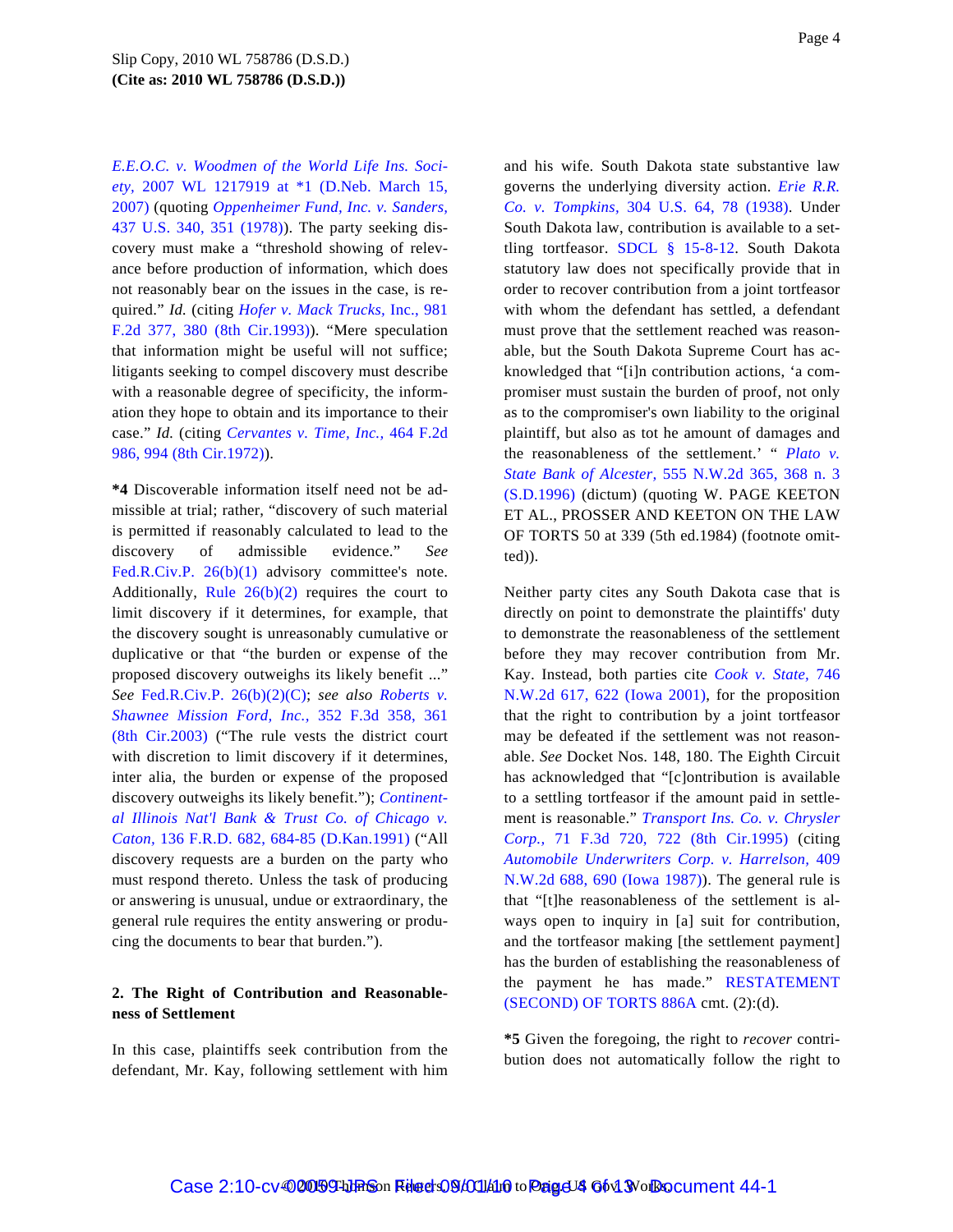simply *seek* contribution. *See Perrella v. Shorewood RV Center,* No. Civ.03-424, 2004 WL 741567, at \*3 (D.Minn. March 31, 2004) (citing *Neussmeier Electric, Inc. v. Weiss Mfg Co.,* 632 N.W.2d 248, 253 (Minn.Ct.App.2001)). "Where a defendant seeks contribution from a third-party defendant for settlement payments, it is the defendant's burden to demonstrate that the settlement was reasonable." *Samuelson v. Chicago, Rock Island and Pacific R.R. Co.,* 178 N.W.2d 620, 622 (Minn.1970). The defendant must also demonstrate "that [the settling tortfeasor] paid more than its 'fair share' of the liability burden." *Nuessmeier Electric,*  632 N.W.2d at 253. " 'Fair share' is measured by the extent to which each tortfeasor could be liable to the injured parties." *Id.* 

Here, the plaintiffs seek contribution from Mr. Kay as to the settlement paid by plaintiffs to Mrs. Kay. In order for plaintiffs to actually recover contribution for the settlement payments they made to Mrs. Kay, they must make a prerequisite showing that the underlying settlement was reasonable. Clearly, details about the settlement qualify as a matter that bears on, or that reasonably could lead to other matter that could bear on, whether the settlement was reasonable. Therefore, details of the settlement and settlement negotiations are relevant to plaintiffs' claim for contribution against Mr. Kay. Therefore, the documents sought by Mr. Kay relating to settlement negotiations and the settlement allocation are discoverable unless some exemption based on privilege or other exception applies. The court now turns to the specific discovery requests made by Mr. Kay, and the plaintiffs' respective responses and objections, to determine whether any of the requested information is exempt from discovery.

## **B. Interrogatory No. 1 and Request for Production No. 3**

Mr. Kay's first interrogatory and third request for production seek copies of detailed information about the settlement negotiations that took place between plaintiffs and defendant's former counsel, to include (1) the date of all discussions/negotiations; (2) the manner or mode of each communication; and (3) the content of each communication. Docket No. 196, at 4. Plaintiffs initially responded by objecting on grounds that they did not know what was meant by "settlement negotiations," and that any such information was available to Mr. Kay through his former counsel of record, Eric Neiman. *Id.* Plaintiffs later supplemented their answer by noting that there were "on and off negotiations" among counsel and clients for "more than an eighteen month period of time." *Id.* Plaintiffs attached bates-stamped "copies of the documents which generally chronicle those communications" and again noted that all of the information was available through Mr. Kay's former counsel. *Id.* There is no indication that the plaintiffs disclosed the content of each of the communications at issue, and Mr. Kay's reply brief does not indicate whether the batesstamped documents he received from plaintiffs are responsive to his request. *See* Docket No. 201.

## **1. The Appropriate Scope of Discovery Where Documents Were Previously Produced to Former Counsel**

**\*6** Mr. Kay argues that this court should construe Rule  $26(b)(2)(C)(i)$  as requiring plaintiffs to provide copies of documents or information apparently obtainable through Mr. Kay's former counsel. Mr. Kay argues that Rule 26 permits a court to "limit discovery if it is shown that the information can be obtained from another source that is 'more convenient, less burdensome, or less expensive.' " Docket No. 180 (quoting Fed.R.Civ.P.  $26(b)(2)(C)(I)$ ). Mr. Kay's former counsel, Attorney Eric Neiman, who represented the Kays throughout settlement negotiations, resides in Oregon state and withdrew from representation in December, 2009.

The plaintiffs have not demonstrated that obtaining discovery from Kay's former counsel is more convenient, less burdensome, or less expensive than obtaining the documents from plaintiffs, who are located in Rapid City, South Dakota. Rule 26 is in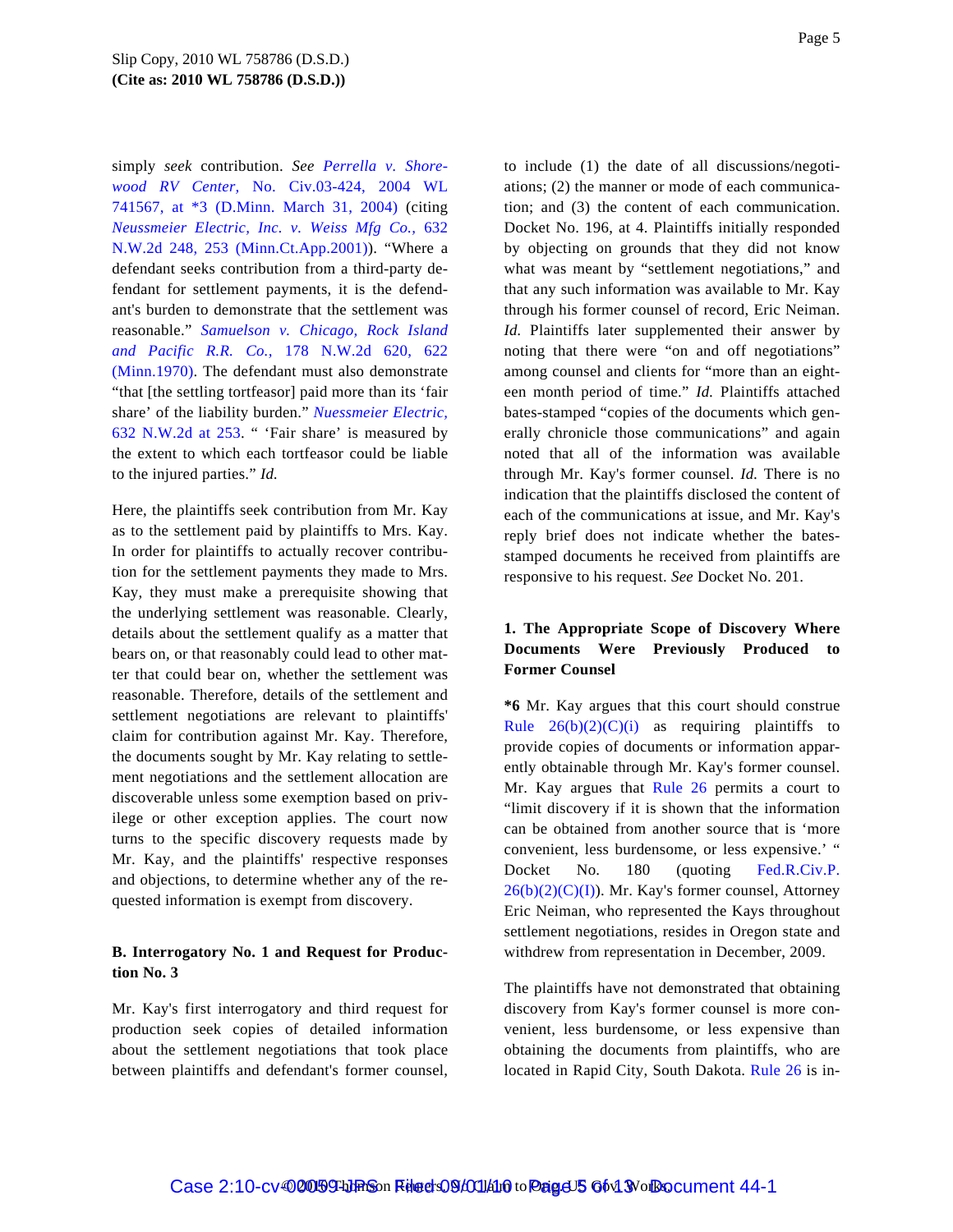tended to "guard against redundant or disproportionate discovery," but neither party has presented evidence that the discovery from plaintiffs with respect to Interrogatory 1 and Request for Production 3 is unreasonably cumulative, redundant or disproportionate. *Benson v. Giordano,* No. 05-Civ-4088, 2007 WL 2355783, at \* 2 (D.S.D. Aug. 17, 2007); Fed.R.Civ.P. 26 advisory committee's notes to 1983 amendments. Rather than weigh the respective convenience to or burdens incurred by Mr. Kay or plaintiffs, the court is of the opinion that efficiency and prudence weigh in favor of compelling plaintiffs to produce the documents rather than requiring Mr. Kay to obtain the documents from former counsel who is no longer a participant in this litigation.

Implicit in plaintiffs' objection and refusal to produce documents is that Mr. Kay should instead pursue legal remedies against his former counsel in order to obtain documents which plaintiffs admit they possess. Federal Rule  $26(b)(1)$  permits the court to order "discovery of any matter relevant to the subject matter involved in the action" upon a showing of good cause. Fed.R.Civ.P. 26(b)(1). The court believes Mr. Kay has shown sufficient good cause to justify an order compelling disclosure from plaintiffs of any documents previously provided to Mr. Kay's former counsel. *See* Fed.R.Civ.P.  $26(b)(1)$ .

The Federal Rules permit the court to order a party seeking discovery to pay the expenses incurred by production of the requested documents. Accordingly, this court orders plaintiffs to produce the documents sought by Mr. Kay which it claims are otherwise obtainable through former counsel, provided that Mr. Kay pays the reasonable expenses incurred by plaintiffs in producing the documents. *See* Fed.R.Civ.P. 37(a)(5)(C).

## **2. Plaintiffs' Representation that "It is Unknown What is Meant By Settlement Negotiations"**

The court notes that plaintiffs initially objected to

Mr. Kay's request on grounds that they did not know what "settlement negotiations" meant. The court believes this objection borders on the frivolous, was not made in good faith, and directs plaintiffs to refrain from raising further similar objections. In the event either party raises a frivolous objection to any further interrogatories, the court recommends that the district court entertain a motion pursuant to Federal Rule 37 for costs and sanctions or other appropriate relief. *See* Fed.R.Civ.P.  $37(b)(2)$ .

## **C. Interrogatory No. 2 and Request for Production No. 4**

**\*7** Mr. Kay's second interrogatory and fourth request for production seek information about all discussions regarding settlement allocation between plaintiff's counsel or his clients and Mr. Kay's former counsel, Eric Neiman, to include (1) the date of all discussions; (2) the manner of communication; and (3) the content of each communication. Docket No. 196, at 4-5. Plaintiffs responded by stating that settlement communications were "ongoing throughout the litigation" and that the information was otherwise available to Mr. Kay's former counsel. *Id.* at 4. Plaintiffs said the communications occurred via telephone, email, and correspondence, and referred Mr. Kay to the batesstamped documents accompanying the supplemental response to Interrogatory 1. *Id.* Plaintiffs' counsel asserts that he "personally conducted a review of all correspondence and documents" in his possession with respect to conversations with plaintiffs, and that no correspondence or documentation exists regarding allocation of settlement monies. *Id.* at 5.

## **1. Objection on Grounds that Information is Otherwise Available Through Former Counsel.**

As this court has already set forth *supra,* plaintiffs are directed to produce any and all information in their possession that they claim is "otherwise available" through Mr. Kay's former counsel of record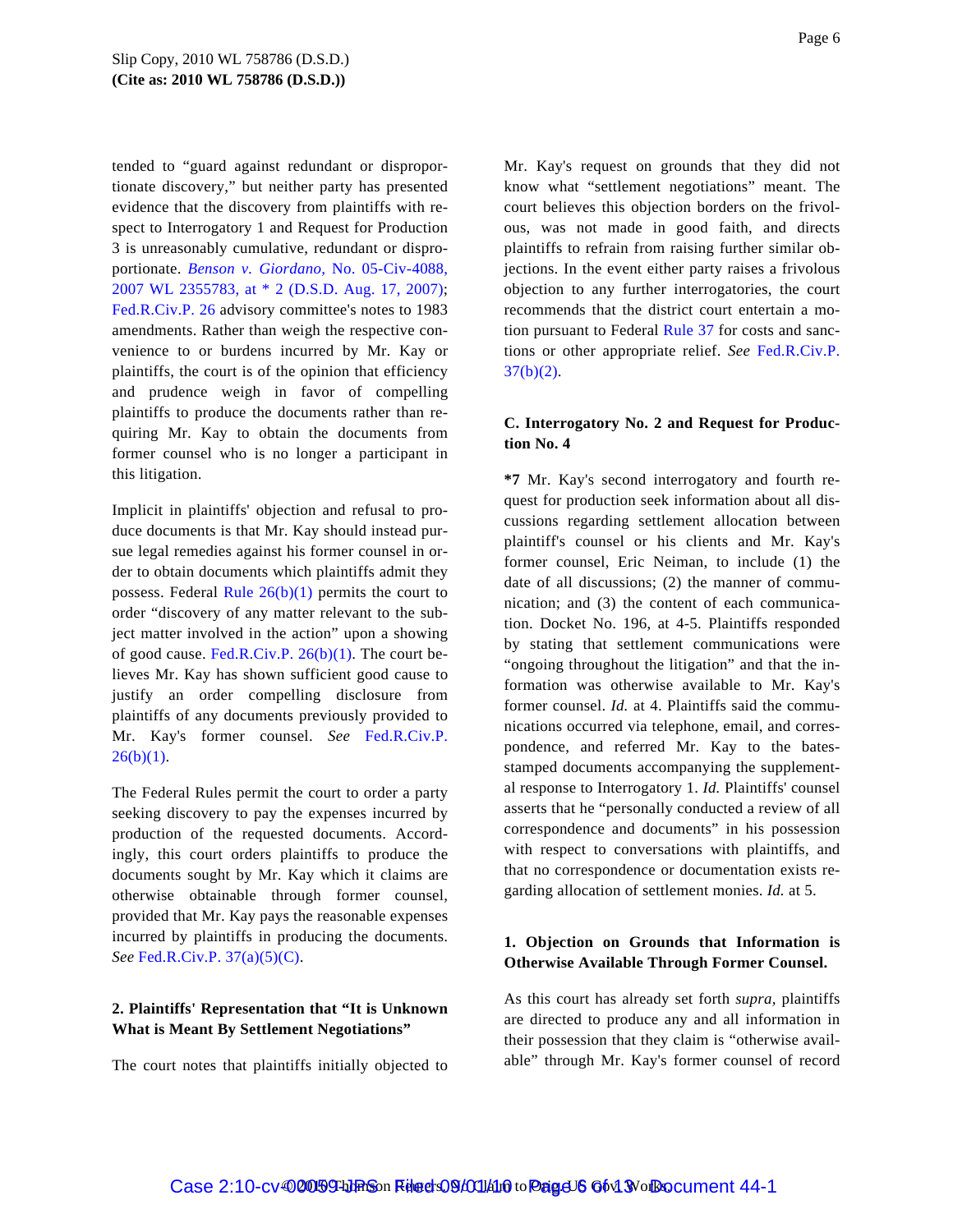but that is responsive to Mr. Kay's discovery requests. Mr. Kay shall pay the reasonable cost of plaintiffs' production of the information. *See*  Fed.R.Civ.P. 37(a)(5)(C).

#### **2. Whether Plaintiffs' Answers are Satisfactory**

Mr. Kay's Interrogatory 2 and Request for Production 4 request the specific date of any settlement discussions had between plaintiffs or their counsel, and Mr. Kay or his counsel, as well as the manner of each communication. Plaintiffs' response states only that communication was "ongoing throughout the litigation," which lasted for approximately eighteen months, and that telephone, email, and written correspondence took place during that time. Docket No. 196, at 4. The court finds plaintiffs' answers to be incomplete and generally nonresponsive. A response of "ongoing" to a request for dates certain over the course of a period of eighteen months is not sufficient. Certainly plaintiffs' counsel kept records of communications had with Mr. Kay and his counsel for billing purposes as well as to inform his client of what was taking place in the case, and it is unlikely that any such records kept would be undated or unspecific as to the type of communication that was exchanged. Plaintiffs' answer suggests to this court that plaintiffs did not undertake to answer Mr. Kay's request in good faith.

Accordingly, the court directs plaintiffs's counsel to examine his files and determine dates certain upon which discussions took place as to settlement allocation, as well as the type of communication that was had on each of those respective dates. Plaintiffs' answer should disclose those dates to Mr. Kay, as well as the specific manner of each communication, as requested in Interrogatory 1.

## **D. Interrogatory No. 3 and Request for Production No. 5**

**\*8** Mr. Kay's third interrogatory and fifth request for production seek detailed descriptions of all discussions about the settlement allocation between plaintiffs' counsel and Lamar (including discussions had between either party's representatives or clients), to include (1) the date of all discussions; (2) the manner of communication; and (3) the content of each communication. Docket No. 196, at 5-6. Request for Production 5 seeks copies of all documents referred to in plaintiffs' answer to Interrogatory 3. Plaintiffs initially responded by stating that the information sought was subject to the attorney-client privilege, and later supplemented its answer by asserting that, subject to the privilege objection, there were no documents responsive to the request. *Id.* at 6.

Mr. Kay argues that Rule  $26(b)(5)(A)(ii)$  requires that plaintiffs invoking either the attorney-client or work product privilege describe the nature of any privileged documents or communications, so that the opposing party may assess the claims, and that plaintiffs have failed to so describe the documents or communications. Docket No. 180, at 5. Mr. Kay also argues that any privledge has been waived because plaintiffs paid the Kays in settlement despite denying liability for the motor vehicle accident that caused the Kays' injuries and maintaining that Mr. Kay was solely liable for the accident. *Id.* Plaintiffs assert that Mr. Kay's request seeks mental impressions by counsel that are privileged and exempt from discovery.

### **1. The Attorney-Client Privilege**

The attorney-client privilege protects the confidentiality of communications between attorney and client made for the purpose of obtaining legal advice. In a diversity action, state law determines both the existence and scope of the attorney-client privilege. Fed.R.Evid. 501; *Gray v. Bicknell,* 86 F.3d 1472, 1482 (8th Cir.1996); *Erie R.R. Co. v. Tompkins,*  304 U.S. 64, 78 (1938) ("Except in matters governed by the Federal Constitution or by acts of Congress, the law to be applied in any case is the law of the state.").

Four elements must be present to invoke the attor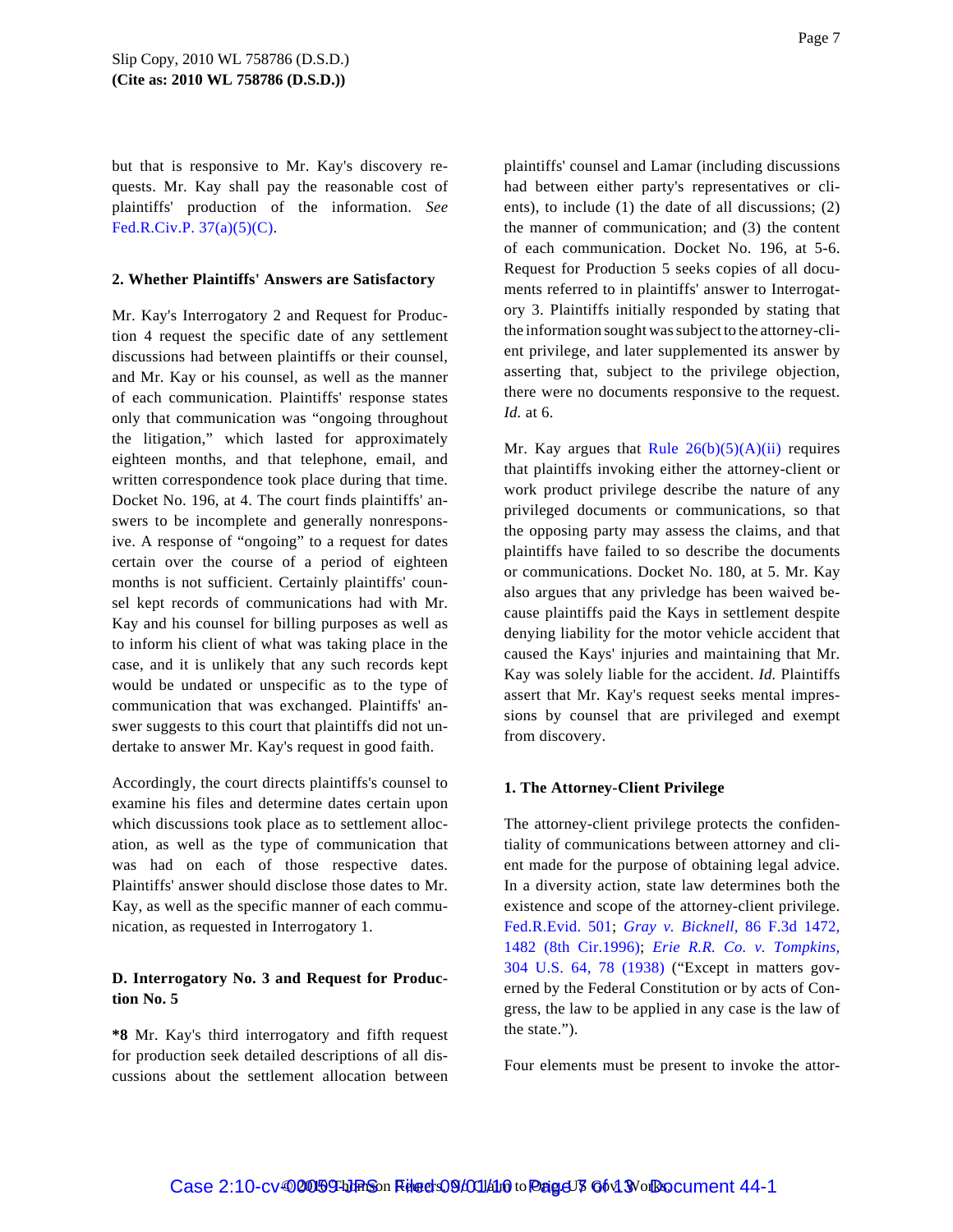ney-client privilege: (1) a client; (2) a confidential communication; (3) the communication was made for the purpose of facilitating the rendition of professional legal services to the client; and (4) the communication was made in one of the five relationships enumerated in SDCL § 19-13-3. *State v. Rickabaugh,* 361 N.W.2d 623, 624-25 (S.D.1985) (quoting *State v. Catch The Bear,* 352 N.W.2d 640, 645 (S.D.1984)); SDCL § 19-13-3. The party claiming the privilege carries the burden of establishing all of the essential elements. *Id.* 

With respect to Interrogatory 3 and Request for Production 4, which seek detailed descriptions of all discussions regarding settlement allocation between plaintiffs and their counsel, the court agrees that plaintiffs are required to describe the nature of any withheld documents or communications, pursuant to Fed.R.Civ.P.  $26(b)(5)(A)(ii)$ , so that Mr. Kay can assess the claim of privilege. Rule  $26(b)(5)(A)(ii)$  states that a party who "withholds" information otherwise discoverable by claiming that the information is privileged or subject to protection as trial-preparation material," the party must expressly make the claim and "describe the nature of the documents, communications, or tangible things not produced or disclosed-and do so in a manner that, without revealing information itself privileged or protected, will enable other parties to assess the claim." Fed.R.Civ.P.  $26(b)(5)(A)(ii)$ . Plaintiffs have asserted that the information sought by Mr. Kay is privileged, but plaintiffs have not complied with Rule  $26(b)(5)(A)(ii)$ . To that end, the court directs plaintiffs to comply with Rule  $26(b)(5)(A)(ii)$  by describing the nature of the communications withheld, so that Mr. Kay and counsel can assess the claim of privilege.

### **2.** *Vaughn* **Index**

**\*9** Here, the court is unable to definitively determine whether the documents or information sought by Mr. Kay is covered by the attorney-client privilege based on the plaintiffs' mere assertion that the protection applies. The party asserting the protection of a privilege bears the burden of proving each element of the privilege. *Rickabaugh,* 361 N.W.2d at 624-25 (quoting *Catch The Bear,* 352 N.W.2d at 645). "In cases involving large numbers of documents or where the nature of the document will not likely be readily apparent on its face to the uninitiated observer, the proponent of work product protection must present *in camera* matter to the Court in a reviewable form such as in a 'Vaughn Index' which itemizes each document, provides a factual summary of its content and justification for withholding it." *Delaney, Migdail & Young, Chartered v. I.R.S.,* 826 F.2d 124, 128 (D.C.Cir.1987); *Vaughn v. Rosen,* 484 F.2d 820 (D.C.Cir.1973), *cert denied,* 415 U.S. 977, 94 S.Ct. 1564 (1974). A court can order a party to produce a *Vaughn* Index where a party asserts the protection of the attorneyclient privilege as well. *See* Fed.R.Civ.P. 26(b)(5).

In the instant case, plaintiffs did not assert that the requisite elements are present to invoke the attorney-client privilege, and did not produce a privilege log for any documents or communications that it claims are privileged. Therefore, the court has no factual basis for concluding that any of the documents requested by Mr. Kay would be subject to the attorney-client or work product privileges. The plaintiffs are directed to compile a *Vaughn* index as to any documents in existence for *in camera* review that itemizes each withheld document, provides a factual rather than conclusory summary of its content and plaintiffs' justification for withholding it. *See Delaney, Migdail & Young, Chartered,* 826 F.2d at128; *Vaughn,* 484 F.2d 820, *cert denied,* 415 U.S. 977 (1974). The index shall be produced to the court by no later than March 14, 2010.

### **3. Whether Plaintiffs have Waived the Privilege**

A protected privilege may be waived either expressly or by implication. *Sedco Internat'l, S.A. v. Cory,* 683 F.2d 1209, 1206 (8th Cir.), *cert. denied,*  459 U.S. 1017 (1982). Here, there has been no express waiver of either the attorney-client or work product privileges.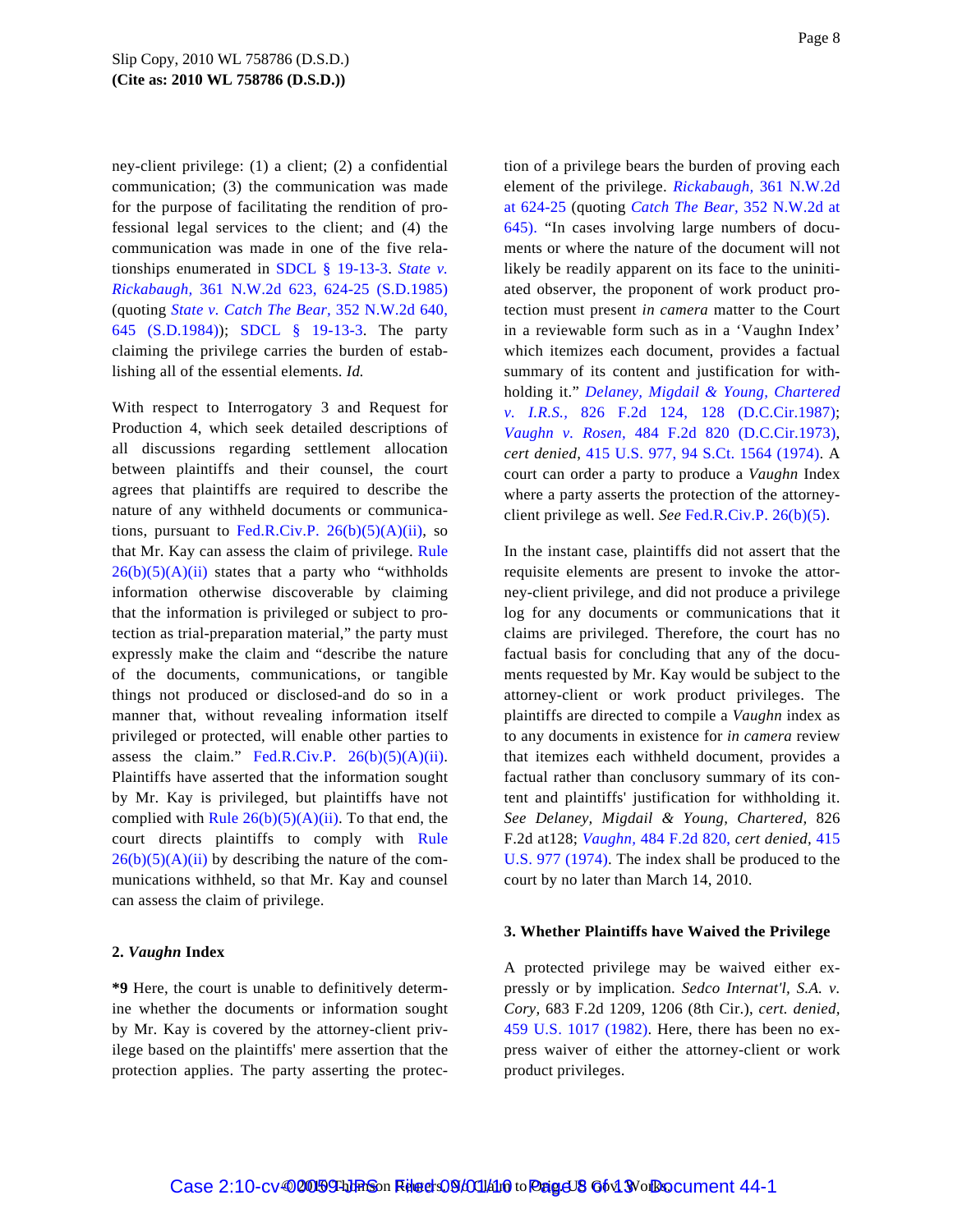Mr. Kay cites *In Re Consolidated Litigation Concerning Int'l Harvester's Disposition of Wis. Steel,*  666 F.Supp. 1148 (N.D.Ill.1987), for the proposition that the court should order disclosure of documents where the information contained therein was inconsistent with the claimed confidentiality of the documents. *See* Docket No. 180, at 4-5. Mr. Kay asserts that "the attorney-client privilege is waived when discovery sought is inconsistent with a party's claims." Docket No. 180, at 4. However, this is a misstatement of the rule regarding voluntary disclosures of information and waiver of the attorney-client privilege.

**\*10** The case of *In Re Consolidated Litigation* involved a corporation's waiver of attorney-client privilege where the corporation failed to prevent disclosure of privileged information in various documents prior to turning over the documents to the opposing party for examination and review. *Id.* at 1150-58. The documents, which the corporation later claimed were subject to the attorney-client privilege, had been actually disclosed to third parties and were not redacted or screened to prevent disclosure of confidential information. *Id.* Therefore, that case stands for the proposition that where a party's *treatment* of documents is inconsistent with their claimed confidentiality, the attorney-client privilege is waived. *Id.* at 1157-58. The court does not read the case as holding that the privilege is waived where the information itself is inconsistent with the documents' claimed confidentiality, as Mr. Kay argues.

Here, there is no indication that communications between plaintiffs and their counsel have already been disclosed to Mr. Kay by plaintiffs in a manner that is inconsistent with plaintiffs' present claims that the communications are subject to privilege. Plaintiffs have maintained that any discussions between them and counsel are privileged and not subject to discovery. Likewise, plaintiffs themselves have not placed the settlement at issue, which circumstance has been held to waive the protection of a privilege. *See St. Louis Convention and*  *Visitors' Commission v. Nat'l Football League et al.,* No. 4:95CV2443 JCH, 1997 WL 1419394, at \*2 (E.D.Mo. Sept. 10, 1997); *Sedco,* 683 F.2d at 1206 (holding that a party may waive a claim of privilege by putting at issue the underlying subject matter of the privilege). Instead, it was Mr. Kay, rather than the plaintiffs, who placed the settlement at issue by filing the motion for a determination that the settlement allocation was unreasonable (Docket No. 143), and by utilizing the settlement agreement itself and other related documents to show that the settlement was unreasonable. *See*  Docket No. 145; *St. Louis Convention,* 1997 WL 1419394, at \*2-3.

Mr. Kay also argues that the fact that plaintiffs paid the Kays in settlement operates as a waiver of any attorney-client privilege as to settlement discussions and allocation of settlement monies, because payment to the Kays is inconsistent with plaintiffs' assertion that the Kays were not entitled to damages. Docket No. 180, at 4-5. The court disagrees with Mr. Kay's argument that the settlement constitutes an admission by plaintiffs that they were liable for the Kays' damages. Public policy has long favored the resolution of disputes through settlement rather than through litigation, and statements made during settlement discussions are generally not admissible to prove liability. *See* Fed.R.Evid.  $408(a)(2)$ ,  $408(b)$  advisory committee's note. Furthermore, the precise language of the parties' settlement agreement advises that payment made to Mr. and Mrs. Kay was "not to be construed as an admission by Lamar, Burton, or Zurich, that either Lamar or Burton has any liability, or obligation of any type or kind to" the Kays. Docket No. 145-2, at 3, 8. The settlement release forms also state that the settlement paid by plaintiffs was a compromise of a disputed claim and was not an admission of liability by Lamar and Burton. *Id.* 

**\*11** Based on the foregoing, the court finds that plaintiffs have not waived the attorney-client privilege as to discussions they had with counsel regarding settlement or the settlement allocation.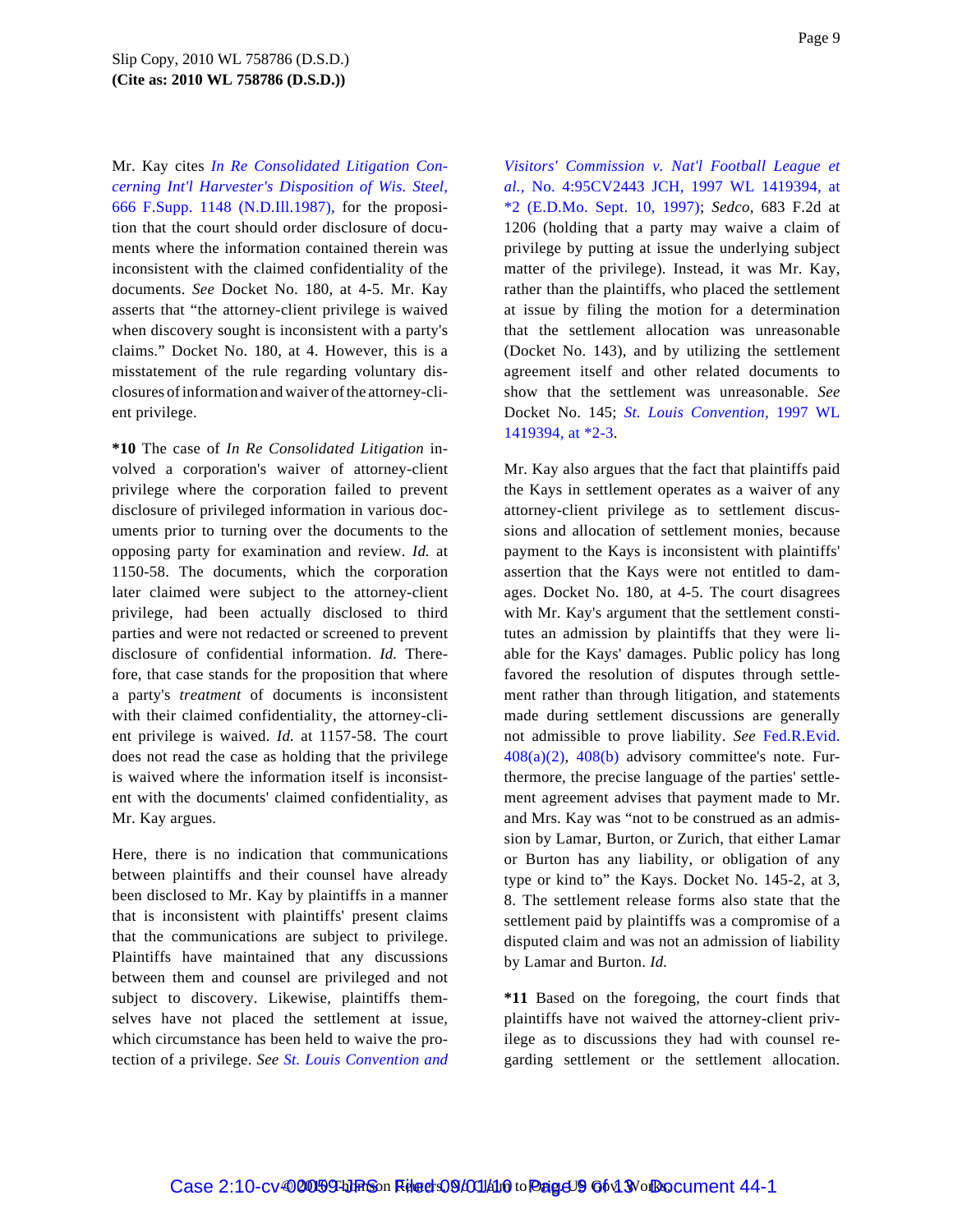However, the court finds it appropriate that the plaintiffs submit a *Vaughn* index in accordance with the court's direction above.

## **E. Interrogatory No. 4 and Request for Production No. 6**

Mr. Kay's fourth interrogatory and sixth request for production seek a detailed description of "all factors considered with regard to settlement allocation" by plaintiffs' counsel and his representatives or clients, along with copies of any documentation of the same. Plaintiffs objected on grounds that the requested information seeks discovery of counsel's mental impressions, and is covered by the work product or attorney-client privilege. Docket No. 196, at 6. Plaintiffs later supplemented their response with a continued objection based on attorney-client privilege and a reference to the batesstamped documents produced alongside Interrogatory 1. *Id.* 

### **1. The Work Product Privilege**

The work product privilege is "distinct from and broader than the attorney-client privilege." *In re Green Grand Jury Proceedings,* 492 F.3d 976, 980(8 th Cir.2007) (quoting *In re Murphy,* 560 F.2d 326, 337 (8th Cir.1977)). While the purpose of the attorney-client privilege "is to encourage clients to make a full disclosure of all favorable and unfavorable facts to their legal counsel," *Murphy,* 560 F.2d at 337, the work product privilege "functions not merely and (perhaps) not mainly to assist the client in obtaining complete legal advice but in addition to establish a protected area in which the lawyer can prepare his case free from adversarial scrutiny." *In re Special September 1978 Grand Jury (II),* 640 F.2d 49, 62 (7th Cir.1980). Because the work product privilege protects the attorney's thought processes and legal recommendations, both the attorney and the client hold the privilege. *United States v. Under Seal ( In re Grand Jury Proceedings # 5),* 401 F.3d 247, 250 (4th Cir.2005) (citation omitted); *Genentech, Inc. v. U.S. Intern. Trade Com'n,* 122 F.3d 1409, 1415 (Fed.Cir.1997) (internal quotation marks and citation omitted).

The work product privilege encompasses both "ordinary" work product and "opinion" work product. *Baker v. General Motors Corp.,* 209 F.3d 1051, 1054(8 th Cir.2000). Ordinary work product includes raw factual information. *See Gundacker v. Unisys Corp.,* 151 F.3d 842, 848 n. 4 (8th Cir.1998) . Ordinary work product is not discoverable unless the party seeking discovery has a substantial need for the materials and the party cannot obtain the substantial equivalent of the materials by other means. *See* Fed.R.Civ.P. 26(b)(3). Opinion work product includes counsel's mental impressions, conclusions, opinions or legal theories. *See Gundacker,*  151 F.3d at 848, n. 5. "Opinion work product enjoys almost absolute immunity and can be discovered only in very rare and extraordinary circumstances, such as when the material demonstrates that an attorney engaged in illegal conduct or fraud." *Baker,* 209 F.3d at 1054 (citing *In re Murphy,* 560 F.2d 326, 336 (8th Cir.1977)).

**\*12** In a diversity case, such as this one, courts must "apply federal law to resolve work product claims." *McElgunn v. Cuna Mut. Group,* No. 06-Civ-5061-KES, 2008 WL 5105453, at \*1 (D.S.D. Dec. 2, 2008) (quoting *Baker v. Gen. Motors Corp.,* 209 F.3d 1051, 1053 (8th Cir.2000)). Rule 26(b) of the Federal Rules of Civil Procedure permits discovery of any matter "not privileged." Rule 26(b)(3) provides that documents "prepared in anticipation of litigation or for trial by or for another party or by its representative" are discoverable only if the requesting party demonstrates a "substantial need for the materials to prepare its case and cannot, without undue hardship, obtain their substantial equivalent by other means." The rule further states that the court will "protect against disclosure of the mental impressions, conclusions, opinions, or legal theories of a party's attorney or other representative concerning the litigation." Fed.R.Civ.P.  $26(b)(3)$ . To assess the presence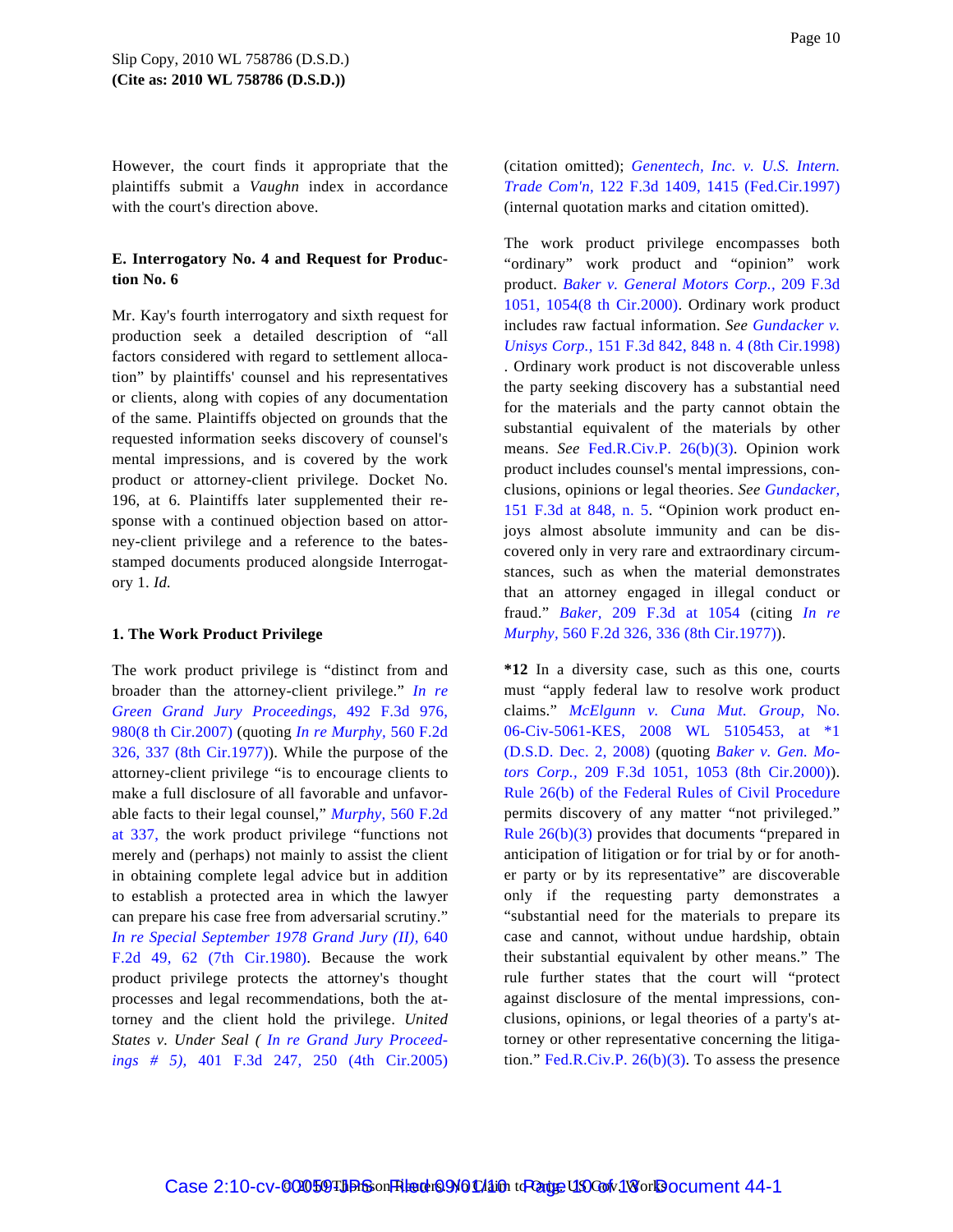of either the attorney-client privilege or the work product privilege, the court may order documents to be submitted for *in camera* review. Fed.R.Civ.P.  $26(b)(5)$ .

With the applicable Federal Rules in mind, the court now turns to the test adopted by the Eighth Circuit for determining whether documents were prepared in anticipation of litigation, and thus are subject to the work product privilege. The test is "a factual determination" which asks

whether, in light of the nature of the document and the factual situation in the particular case, the document can fairly be said to have been prepared or obtained because of the prospect of litigation. But the converse of this is that even though litigation is already in prospect, there is no work product immunity for documents prepared in the regular course of business rather than for purposes of litigation.

*Simon v. G.D. Searle & Co.,* 816 F.2d 397, 401 (8th Cir.1987). The Advisory Committee notes following Rule 26 indicate that "[m]aterials assembled in the ordinary course of business ... or for other nonlitigation purposes" are not subject to qualified immunity under the Rule. Fed.R.Civ.P. 26(b)(3) advisory committee's note.

Mr. Kay's fourth interrogatory and sixth request for production seek "all *factors considered* with regard to settlement allocation...." Docket No. 196, at 6 (emphasis added). To the extent Mr. Kay seeks to discover any raw factual information considered by plaintiffs and counsel as to the settlement allocation, the request seeks ordinary work product. Although the court cannot discern whether the information is ordinary or opinion work product, the court finds that in either case, the information is not discoverable. If the information were to be classified ordinary work product, the information is not discoverable because Mr. Kay has not demonstrated that he has a substantial need for the information and cannot obtain the substantial equivalent of the same by any other means. Fed. R.Civ.P. 26(b)(3). Similarly, if the information is classified as opinion work product which has been reduced to a written format, an even greater measure of protection applies, and the information is only discoverable in "rare and extraordinary circumstances." *In re Murphy,* 560 F.2d at 336. Mr. Kay has not met his burden of showing why the information he seeksspecifically, "all factors considered with regard to settlement allocation," is either not protected by the work product doctrine or is otherwise discoverable.

**\*13** The court also notes that to the extent Mr. Kay's Interrogatory 4 and Request for Production 6 seek information that has not been previously reduced to a written or other documented, discoverable format, parties cannot be ordered to produce documents which are not already in existence. *Cone v. Rainbow Play Systems, Inc.,* No. CIV 06-4128, 2009 WL 4891753, at \*1 (D.S.D. Dec. 16, 2009); *Healthcare Management Solutions, Inc. v. Hartle,*  No. 8:07CV05, 2007 WL 1726585, at \*3 (D. Neb. June 13, 2007). An attorney's bare thought processes and legal recommendations are entitled to "almost absolute immunity." *Baker,* 209 F.3d at 1054 (citing *In re Murphy,* 560 F.2d at 336). Moreover, the court cannot order parties to create or produce new documents in order to respond to an opposing party's discovery request.

To that end, Lamar shall produce to the court the documents which it claims are subject to the attorney-client or work product privileges for *in camera*  review. Lamar shall summarize, in factual and not conclusory terms, the nature of the material withheld and shall link each specific claim of privilege to specific material. *See Vaughn,* 484 F.2d at 826-28. The court can then assess whether statutory attorney-client or work product privileges apply to the documents and whether they are subject to discovery. Lamar shall produce all documents described above, whether directly to Mr. Kay's counsel, or to the court for *in camera* review, within 14 days from the date of this order. Plaintiffs are not required to compile data or documents relating to counsel's thought processes, mental impressions,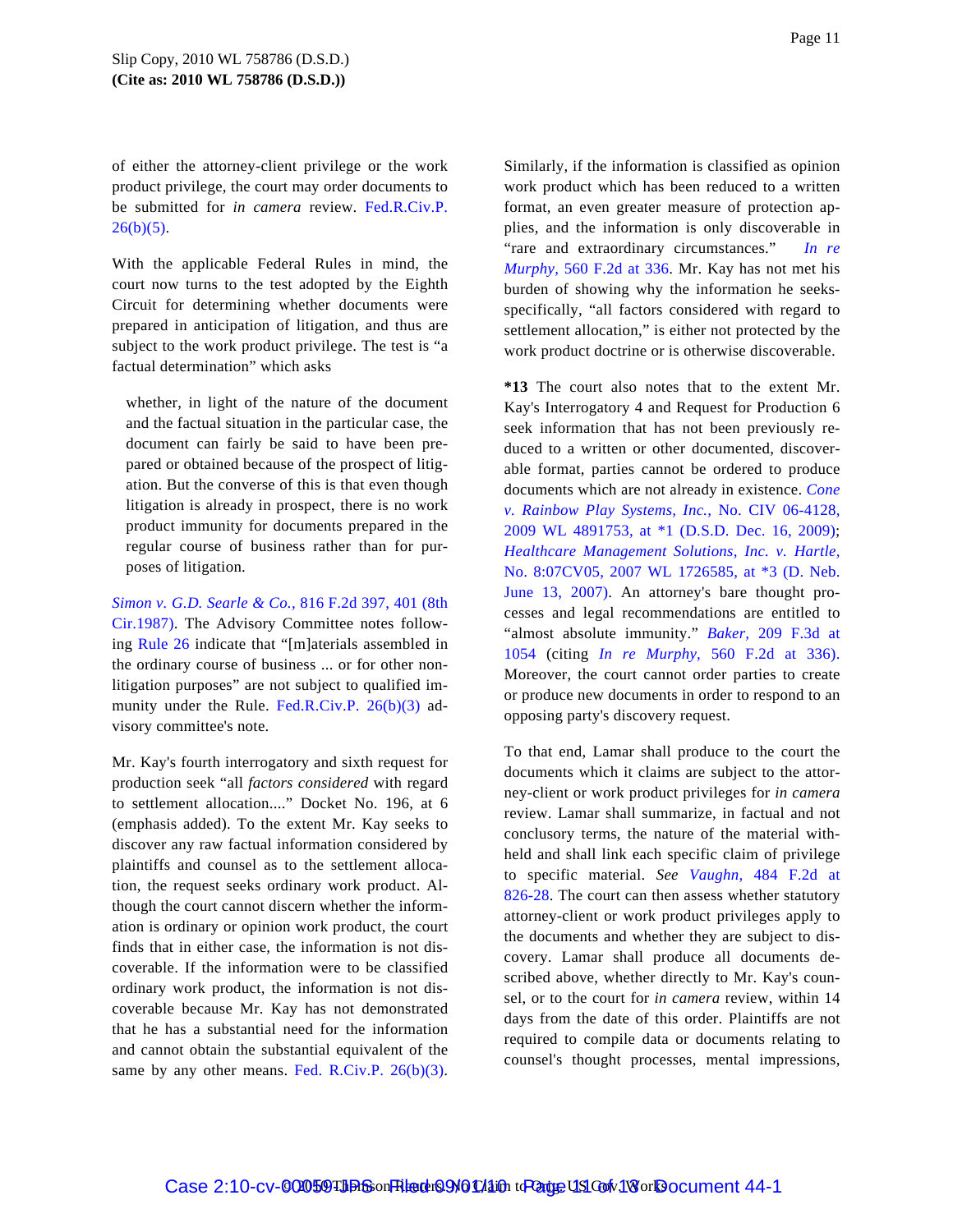and the like. To the extent that Mr. Kay's request seeks protected opinion work product, his motion to compel is denied.

## **2. Whether discovery should be limited where former counsel was provided documents at issue**

As the court noted above, plaintiffs are ordered to review their records and produce the requested information and documents which it does not claim are subject to privilege, and Mr. Kay is directed to pay the reasonable expenses incurred as a result of providing the discovery. *See* Fed.R.Civ.P.  $37(a)(5)(C)$ . Plaintiffs shall file an appropriate *Vaughn* index as to any and all documents in existence that it has withheld on grounds of attorney-client or work product privilege.

## **F. Whether Kay's Motion Should be Denied as Untimely**

Finally, the court will address plaintiffs' assertion that the court should deny Mr. Kay's motion to compel discovery because the district court's original scheduling order set the deadline for discovery to December 5, 2008. Docket No. 198, at 2. Plaintiffs' objection is moot. Following a pretrial conference with the parties on February 5, 2010, the district court amended its scheduling order and extended the deadline for completion of discovery to February 26, 2010. *See* Docket No. 205.

The court finds significant to point out that on December 12, 2008, this court issued an order directing plaintiffs (then defendants) to issue amended answers to Mr. and Mrs. Kay's request to admit the fact of their respective medical expenses (Docket No. 78), plaintiffs only recently stipulated to the amount of medical bills incurred by Mrs. Kay as a result of the accident. Docket No. 208. Specifically, plaintiffs' stipulation was filed on February 10, 2010. *Id.* Plaintiffs waited more than an entire calendar year to admit to the amount, which could not reasonably be disputed, despite being ordered to issue amended answers regarding the issue fourteen months earlier. Plaintiffs cannot in fairness object to Mr. Kay's request for information regarding a settlement allocation that occurred in December, 2009, while disregarding their own obligation to comply with court orders for more than a year.

**\*14** Furthermore, although plaintiffs fashion their compliance with Mr. Kay's recent request for discovery as "informal," plaintiffs in fact produced additional discovery beyond the district court's deadline. Mr. Kay's requests seek information only as to the settlement among the parties which was effectuated in December, 2009. Mr. Kay could not have requested discovery prior to December, 2008, regarding a settlement that had not taken place.

## **CONCLUSION**

The court grants in part and denies in part defendant's motion to compel in accordance with the above opinion. Plaintiffs shall serve amended responses to plaintiffs' interrogatories and requests for production within 14 days of this order. As to any documents withheld on any claim of privilege, the plaintiffs shall produce those documents to the court for *in camera* review with the appropriate index or other documentation in support of its claim of privilege.

### **NOTICE TO PARTIES**

Pursuant to  $28$  U.S.C. §  $636(b)(1)(A)$ , any party may seek reconsideration of this order before the district court upon a showing that the order is clearly erroneous or contrary to law. The parties have fourteen (14) days after service of this order to file written objections pursuant to 28 U.S.C. §  $636(b)(1)$ , unless an extension of time for good cause is obtained. *See* Fed.R.Civ.P. 72(a). Failure to file timely objections will result in the waiver of the right to appeal matters not raised in the objections. *Id.* Objections must be timely and specific in order to require review by the district court.

D.S.D.,2010.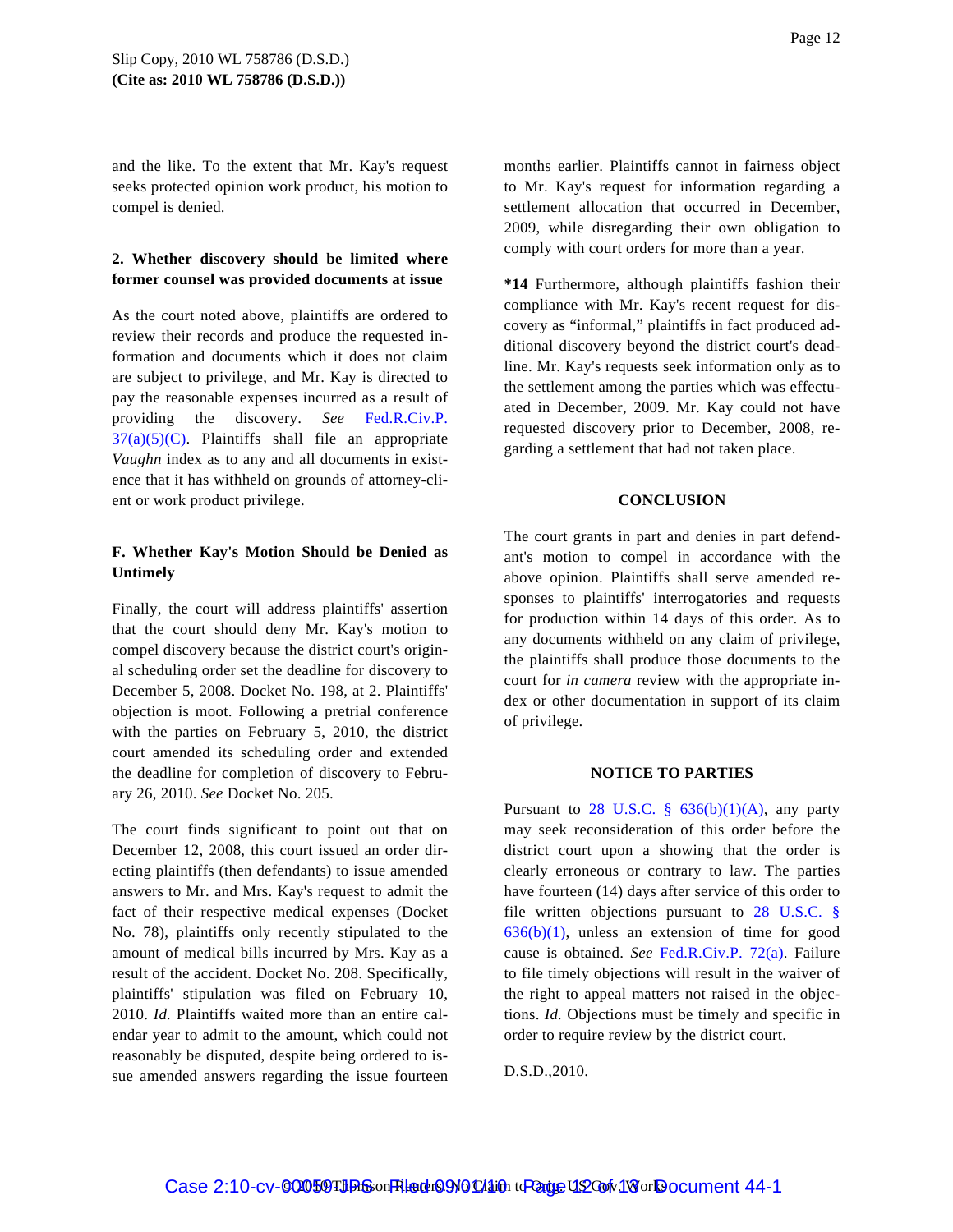Slip Copy, 2010 WL 758786 (D.S.D.) **(Cite as: 2010 WL 758786 (D.S.D.))** 

Lamar Advertising of South Dakota, Inc. v. Kay Slip Copy, 2010 WL 758786 (D.S.D.)

END OF DOCUMENT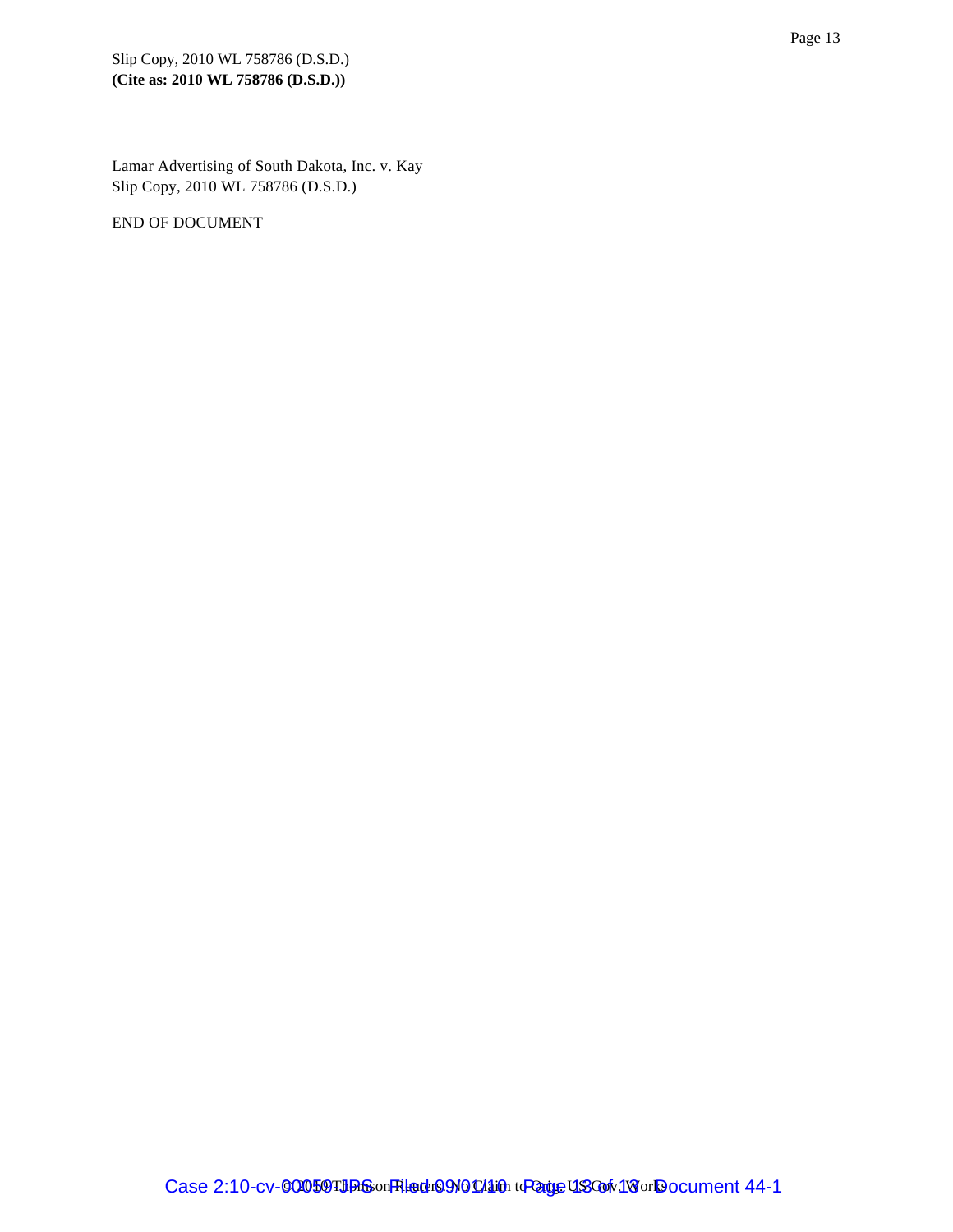

## н

United States District Court, E.D. Pennsylvania. UNITED STATES of America v. URBAN HEALTH NETWORK, INC., et al. **Civ. No. 91-5976.** 

Jan. 19, 1993.

### MEMORANDUM

#### <span id="page-19-0"></span>LOUIS H. POLLAK, District Judge.

**\*1** Before me are (1) defendants' motion to compel discovery responses (doc. # 17), (2) plaintiff's response to defendants' motion to compel, and (3) defendants' reply memorandum in support of their motion to compel. For the reasons that follow, defendants' motion will be denied in part and granted in part.

### I

#### The Tortuous History of Discovery

In 1989, two doctors who were providing medical services on a contractual basis to patients at the Philadelphia Nursing Home were advised that a federal investigation of their Medicare billing practices was underway. On September 23, 1991, the government filed a civil complaint against the two doctors and three related corporations alleging that, between 1986 and 1989, defendants had submitted false claims to the Medicare Trust Fund for services provided at the Philadelphia Nursing Home. The complaint described two types of allegedly false billing practices: (1) billing routine physical checkups, which are noncompensable, as reimbursable "comprehensive consultations," and (2) billing for physical therapy, which is reimbursable only when provided by a licensed physical therapist, al-

though it had been administered by an unlicensed therapist. 3,646 comprehensive consultation claims were alleged to have been submitted during the relevant years, some of which were claimed to be false, and 10,614 physical therapy claims were said to have been submitted, all of which were allegedly unreimbursable.

On November 15, 1991, the government served its first request for production of documents upon defendants. A number of documents were turned over to the government on February 9, 1992, but defendants' document production continued through the fall of 1992.  $\frac{FN1}{FN1}$  $\frac{FN1}{FN1}$  $\frac{FN1}{FN1}$ 

In February, 1992, defendants requested a broad range of documents-including all documents reviewed by the government during its investigation of defendants and all documents containing statements made to the government during its investigation. The government refused to provide much of the requested material. On September 18, 1992, defendants served a set of interrogatories, seeking, among other things, the identification of each and every Medicare claim that the government contends is improper and an explanation of why each claim was said to be improper. The government refused to comply with this request, and defendants filed the instant motion to compel addressed to its unrequited requests for documents and interrogatories.

Because the government had issued subpoenas for the depositions of various current and former employees of defendants, and because defendants felt it necessary to obtain the requested discovery before those depositions occurred, defendants also sought a protective order that no depositions would take place until the resolution of its motion to compel. Defendants' motion for a protective order was granted in a November 16, 1992 order, which also extended the discovery deadline to March 1, 1993.

In light of progress made by the parties toward resolving the discovery dispute since the filing of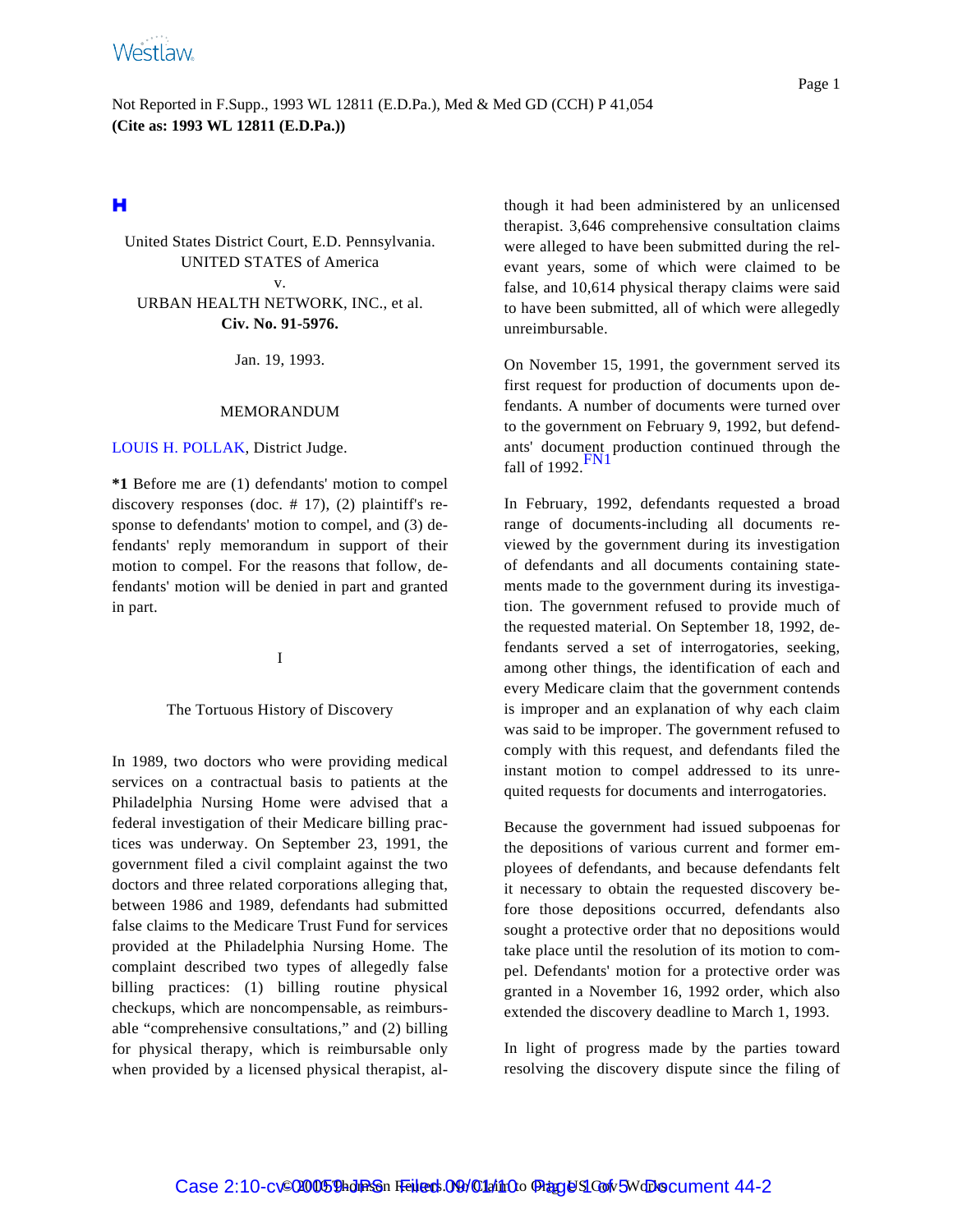defendants' motion to compel, there is not much distance separating the parties even on some of the discovery issues remaining for judicial resolution.

II

#### The Remaining Discovery Issues

A. *Identification of False Claims and the Government's Good Faith Basis for Asserted Falsity of Those Claims* 

<span id="page-20-2"></span><span id="page-20-1"></span><span id="page-20-0"></span>**\*2** Defendants request that the government immediately identify each of the physical therapy and comprehensive consultation claims alleged to be fraudulent and-as requested in its first set of interrogatories-detail the grounds on which the government contends that each claim was fraudulent and the factual basis for its allegations of fraud.  $\frac{FN2}{FN2}$  Since the filing of the instant motion to compel, the government has provided defendants with a list of all comprehensive consultation and physical therapy claims submitted by defendants during the years 1986-89, listed by patient identification number. The government contends that each of the more than 10,000 physical therapy claims was false due to the therapist's lack of license, and that some of these claims may have been fraudulent for other reasons. As for the 3,624 comprehensive consultation claims mentioned in the pleadings, the government has already identified 600 of those claims as false, and contends that, in the course of discovery, more false comprehensive claims may be identified. Importantly, the government has agreed, by the close of discovery (March 1, 1993), to inform defendants of (1) any physical therapy claims believed to be false for reasons other than the status of the therapist's license, *together with the reason each is believed to be false,* and (2) any additional comprehensive consultation claims believed to be false, *together with the reason that each of these claims, and each of the original 600, is believed to be false.* 

Therefore, the disagreement between the parties is solely one of timing: whether the government should have to identify all claims believed to be false and why each claim is believed to be false immediately, or whether the government should be allowed until the close of discovery to make the requested identification and explanation. The government contends that it is not now able fully to comply with defendants' request for false claim identification because it has not yet been able to depose defendants' former and current employees and hence learn relevant details of defendants' billing practices and specifics about what defendants knew when they submitted the claims in question to Medicare.  $\frac{FN3}{N}$  I am satisfied that the government needs the additional months to comply with defendants' request for false claim identification and explanation of asserted false grounds, and that defendants are not unduly prejudiced by allowing depositions to take place without defendants' first having received all false claim information.

Therefore, based on the government's representation that it will identify each claim believed to be false and the good-faith basis for such beliefs no later than March 1, 1993, I decline to compel immediate compliance with defendants' request.

### 2. *Document Requests*

Defendants seek production of documents reflecting any reviews by Medicare or Pennsylvania Blue Shield ("PBS") of defendants' claim submissions for work performed at the Philadelphia Nursing [Home. The](#page-22-3) parties apparently reached an agreement that defendants would subpoena prelitigation claim reviews and other documents directly from PBS, and that the government would facilitate this process. To that end, the government has provided defendants with the name of a PBS employee, Linda Hicks, whom the government indicates is the proper person to receive a subpoena. Defendants were initially concerned, in light of information they received from Ms. Hicks, that she was not the appropriate subpoena recipient, *see* De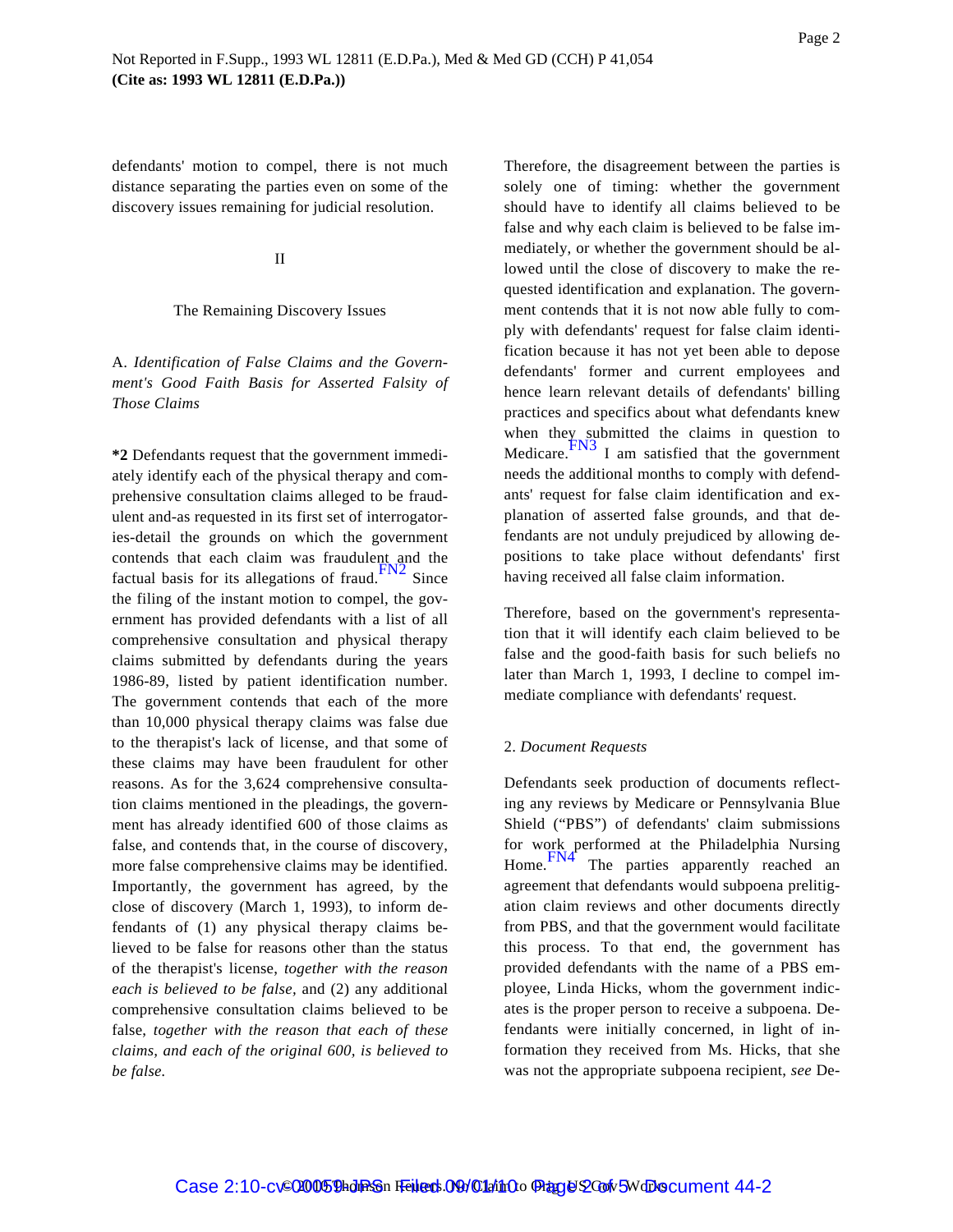<span id="page-21-5"></span>fendants' Reply Brief, Exhibit G; however, the government has continued to maintain that she is the appropriate recipient, and defendants apparently have served a subpoena on PBS (although they have not yet received the requested documents). Therefore, it seems to me that judicial intervention is not necessary at this stage.

#### <span id="page-21-0"></span>C. *Investigatory Statements of Interviewees*

<span id="page-21-7"></span><span id="page-21-6"></span><span id="page-21-1"></span>**\*3** Defendants seek all notes of witness interviews taken during the investigation of defendants' claim submissions, or, alternatively, the names and dates of all persons interviewed by the [government.](#page-22-5) Defendants are particularly interested in such information so that they can determine when the government knew or should have known that defendants had submitted erroneous claim submissions, which is relevant to a possible statute of limitations defense. Recognizing this concern as valid, the government has agreed to provide defendants with the name and date of any individual interviewed by the government in connection with this case prior to September 23, 1988 (which, on the government's calculus, marks the first date on which the government could have learned of the alleged fraud and still have timely filed all counts of the complaint). *See* Plaintiff's Letter of December 28, 1992, to my law clerk, Timothy Macht.

<span id="page-21-4"></span><span id="page-21-3"></span><span id="page-21-2"></span>Therecan be no doubt that notes prepared by an attorney or his agent  $\frac{FN7}{FN7}$  of oral interviews with witnesses are core work product requiring a very strong showing of necessity and unavailability by other means.  $\frac{FN8}{F}$  $\frac{FN8}{F}$  $\frac{FN8}{F}$  *E.g., Upjohn Co. v. United States,* 449 U.S. 383, 397-402 (1981). Defendants argue that they have substantial need for the interview notes and an inability to obtain the information by other means because "the memories of the witnesses interviewed years ago when events were fresh in their minds about specific practices and procedures of defendants regarding billing during the relevant 1986-89 time period, have obviously faded." FN9 Defendants' Mem. in Sup. at 29. However, as the government points out, assertions

of possibly faded memories-as distinct from a witness's statement during the course of a deposition that she does not remember relevant facts-cannot suffice to overcome the work product privilege. [FN10](#page-23-1) *See, e.g., Lewandowski v. National R.R. Passenger Corp.,* Civ.A. No. 85-2036, 1985 WL 106 (Nov. 22, 1985 E.D.Pa.1985).

The names and dates of persons interviewed by the government during its investigation are also covered by the work product rule. *See, e.g., Massachusetts v. First Nat'l Supermarkets, Inc.,* 112 F.R.D. 149, 152-53 (D.Mass.1986). Defendants might have substantial need of some of this information in order to assert a statute of limitations de-fense; $\frac{FN11}{}$  however, the government has alreadyagreed to provide defendants with a list of names and dates of all persons interviewed during the critical period before September 23[, 1988.](#page-23-3)

Therefore, the government will not now be ordered to turn over any interview notes or provide a list of any persons interviewed after September 23, 1988.

#### D. *Claim for Costs*

Defendants' claim for costs associated with filing this motion will be denied.

### ORDER

For the reasons given in the accompanying memorandum, it is hereby ORDERED and DIRECTED that defendants' motion to compel (doc. # 17) is GRANTED in part and DENIED in part as follows:

**\*4** 1. Plaintiff shall be required to identify every physical therapy and comprehensive consultation claim believed to be fraudulent, and the reason(s) that each claim is believed to be false, by the close of discovery on March 1, 1993;

2. Plaintiff shall verify that the list of persons already provided to defendants contains all those reasonably likely to have information concerning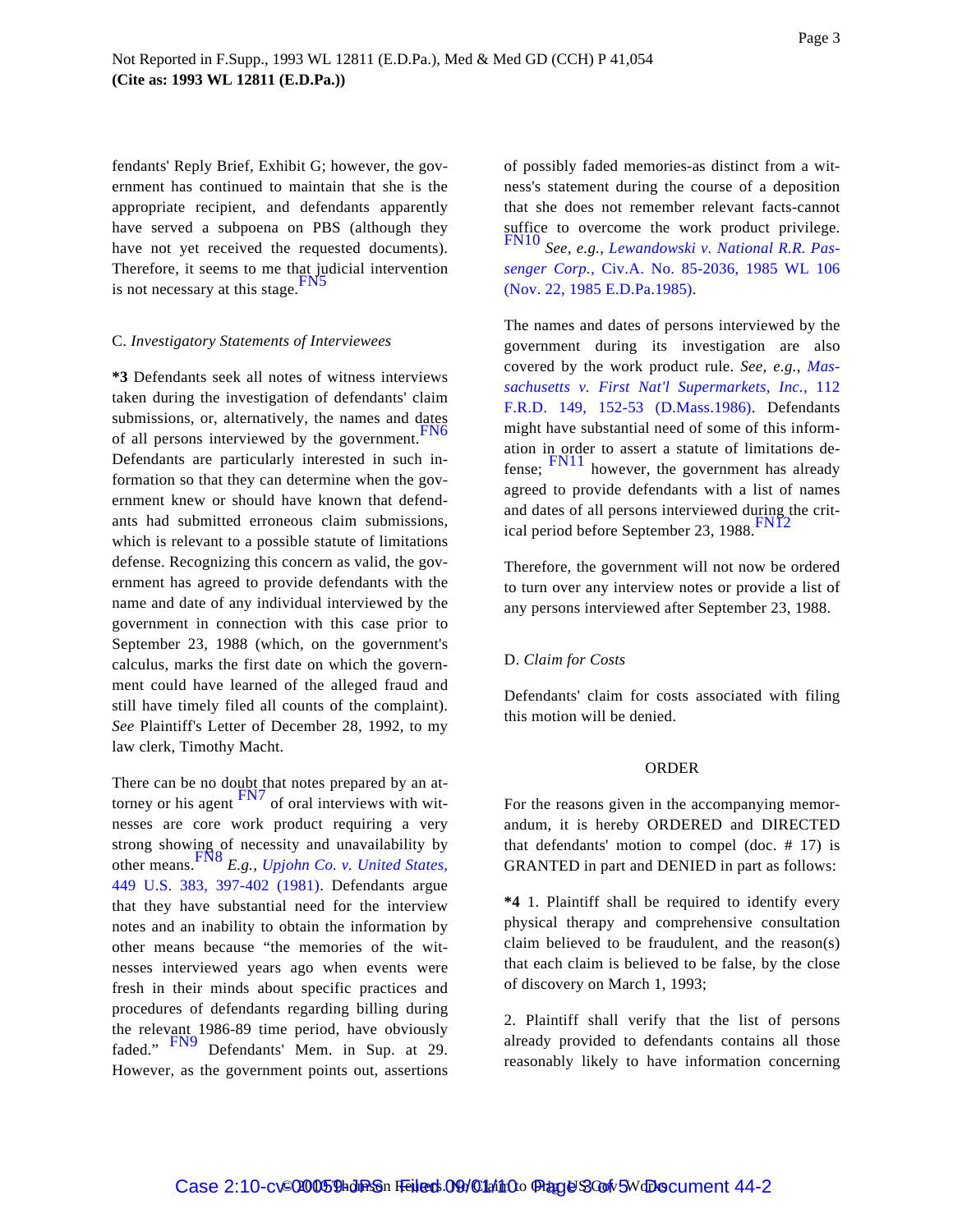<span id="page-22-4"></span>the claims or defenses at issue, or provide an additional list including government representatives with such relevant information; and

<span id="page-22-0"></span>3. Defendants' motion is DENIED in all other respects, including their claim for costs.

> <span id="page-22-5"></span>[FN1.](#page-19-0) Based on this discovery, the government moved for, and was given, leave to file an amended complaint alleging that the individual defendants used the corporate defendants as their alter egos.

> <span id="page-22-1"></span>[FN2.](#page-20-0) For instance, in defendants' first set of interrogatories, defendants requested that the government identify all facts and information upon which it based its charge that defendants acted with "reckless disregard" in billing for physical therapy, and, similarly, that the government identify the bases for its charge that defendants knowingly misrepresented or recklessly disregarded the truth of both physical therapy and comprehensive consultation claims. *See* Plaintiff's Mem. in Opp., Exhibit 6, Interrogs. 25-27.

> <span id="page-22-6"></span><span id="page-22-2"></span>[FN3.](#page-20-1) Defendants may have contributed to this state of affairs when, in response to plaintiff's interrogatories about defendants' billing practices, defendants stated that the information requested called for "a narrative response more properly the subject of deposition testimony." *See* Plaintiff's Mem. in Opp., Exhibit 8, Defendants' Resp. to Plaintiff's Interrogs. 29-30.

> <span id="page-22-7"></span><span id="page-22-3"></span>[FN4.](#page-20-2) Defendants also seek documents reflecting communications and correspondence between the parties concerning those claim submissions (including notes of meetings and records of phone conversations). Such a request seems to me overly burdensome-especially because much of this information should be, or should have been, available to defendants from their

own records.

[FN5.](#page-21-0) If, however, Ms. Hicks indicates again that she is not the appropriate recipient, the government may be required to provide defendants with the name of another subpoena recipient at PBS.

[FN6.](#page-21-1) Defendants also request a list of former or current Medicare, PBS, or Department of Health and Human Services representatives with knowledge of the claims contained in the amended complaint. Pursuant to  $\S$  4:01(a)(1)(A) of the Civil Justice Expense and Delay Reduction Plan, the government has already provided names and addresses of persons with relevant information concerning the claims or defenses at issue. Defendants object that the government has failed to list any PBS or other government representatives as having knowledge of the claims against defendants. Therefore, the prudent course, it seems to me, is that the government should verify that the list already provided to defendants contains all persons reasonably likely to have information concerning the claims and defenses at issue, or provide an additional list including government representatives with such information.

[FN7.](#page-21-2) Fed.R.Civ.P. 26(b)(3) protects against disclosure of work product of an attorney or any other "representative" of a party. Therefore, defendants' attempt to distinguish those interview notes that may have been produced by a "non-attorney," *see* Defendants' Reply Brief at 15, falls flat. *See generally* 8 Charles A. Wright & Arthur R. Miller, *Federal Practice & Procedure* § 2026, at 231 (1970).

[FN8.](#page-21-3) Defendants suggest that I review the interview notes *in camera* with an eye toward identifying and/or redacting attorney opinion work product contained in the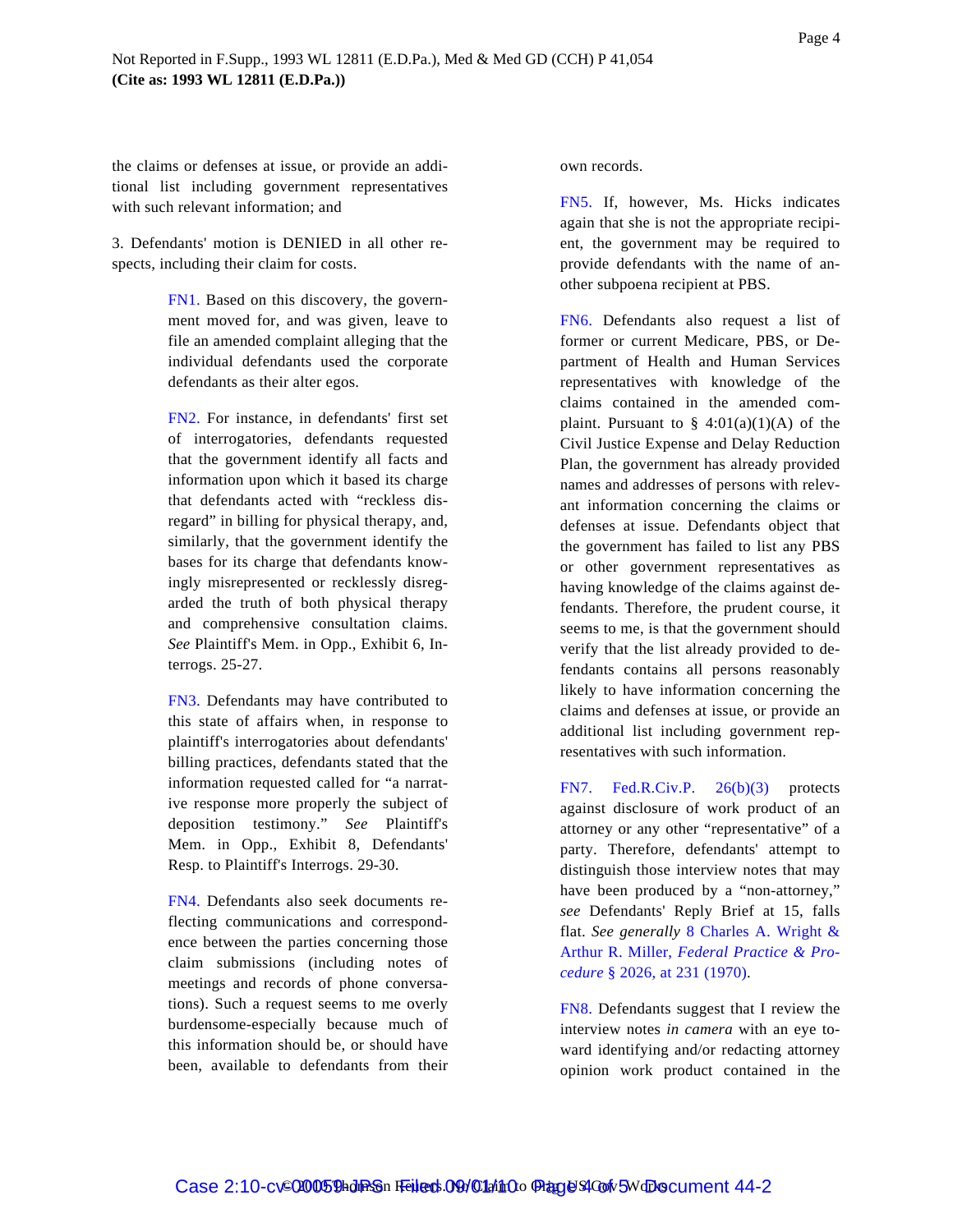<span id="page-23-2"></span>notes. *See* Defendants' Mem. in Sup. at 30; Defendants' Reply Brief at 16. However, "[f]orcing an attorney to disclose notes and memoranda of witnesses' oral statements is particularly disfavored because it tends to reveal the attorney's mental processes" by the simple fact of " 'what he saw fit to write down regarding witnesses' remarks.' " *Upjohn,* 449 U.S. at 399 (citation omitted); *see also Hickman v. Taylor,* 329 U.S. 495, 512 (1947) (where the Court-noting the dangers of inaccuracy and untrustworthiness in forcing an attorney to turn over his notes of oral statements-"[did] not believe that any showing of necessity can be made under the circumstances of this case so as to justify production [of oral statements made by witnesses to lawyers] )." Therefore, it may be impossible to excise offending instances of attorney mental impression from notes of oral statements. Besides, even if the interview notes could be found to contain no mental impressions of an attorney or other party representative, the notes would still be discoverable only upon a showing of substantial need and undue hardship, which I do not believe defendants have made. *See infra.* 

<span id="page-23-3"></span><span id="page-23-0"></span>[FN9.](#page-21-4) Defendants also note that at least two witnesses have left the jurisdiction since the interviews occurred; however, mere absence from the state typically does not itself make a substantial showing of substantial need. *See* 8 Charles A. Wright & Arthur R. Miller, *Federal Practice & Procedure* § 2025, at 217 (1970).

<span id="page-23-1"></span>[FN10.](#page-21-5) In their reply brief, defendants state that several witnesses have indicated to defense counsel that they do not recall the events listed in the complaint. *See* Defendants' Reply Brief at 16. If, at their depositions, these witnesses continue to insist that they cannot recollect important events,

and it appears from the list provided by the government or by the witnesses' own deposition testimony that they were indeed interviewed by the government, defendants will have the opportunity at that time to file a new motion to compel, directed to production of the interview notes of those specific witnesses.

[FN11.](#page-21-6) Additionally, defendants might claim a need to interview those with knowledge of relevant facts about the claims and defenses at issue; however, the government has already provided a list of all such persons-which it must now verify. *See supra*  note 6.

[FN12.](#page-21-7) Defendants claim that the government's calculus is incorrect because the two-year *state* statute of limitations should apply rather than the three-year *federal*  statute of limitations used by the government and gleaned from 28 U.S.C. § 2415 ("Time for commencing actions brought by the United States"). *See* Defendants' Letter of December 31, 1992 to my law clerk, Timothy Macht. However, it is a well settled rule that "the United States is not subject to local statutes of limitations." *United States v. John Hancock Mut. Life Ins. Co.,* 364 U.S. 301, 308 (1960).

### E.D.Pa.,1993.

U.S. v. Urban Health Network, Inc. Not Reported in F.Supp., 1993 WL 12811 (E.D.Pa.), Med & Med GD (CCH) P 41,054

END OF DOCUMENT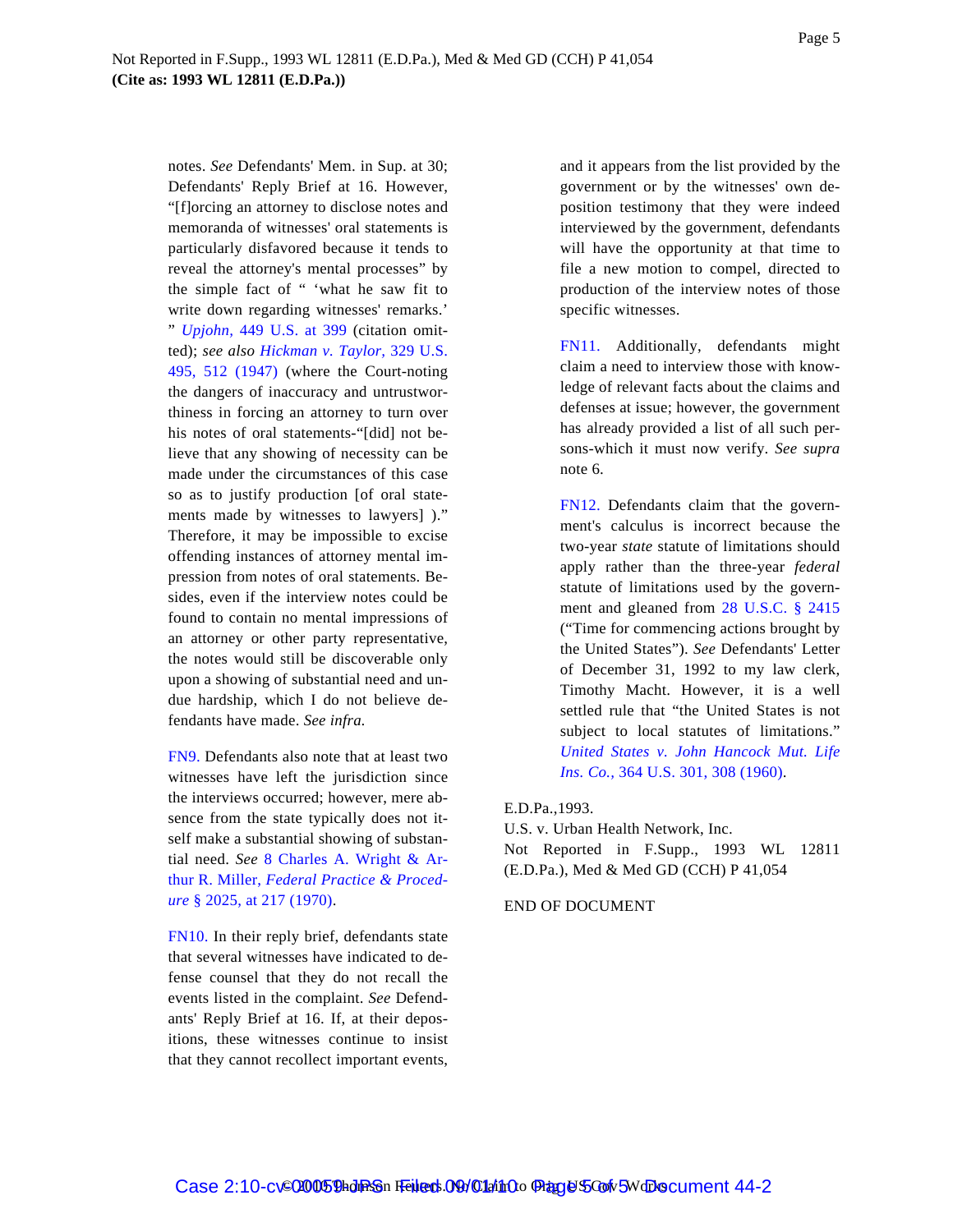Not Reported in F.Supp.2d, 2007 WL 445511 (N.D.Okla.) **(Cite as: 2007 WL 445511 (N.D.Okla.))** 

# $\triangleright$

Only the Westlaw citation is currently available.

United States District Court, N.D. Oklahoma. MaryAnn LAMER, an individual, Plaintiff, v. WILLIAMS COMMUNICATIONS, LLC, Defendant. **No. 04-CV-847-TCK-PJC.** 

Feb. 6, 2007.

N. Kay Bridger-Riley, Bridger-Riley & Associates PC, Jenks, OK, for Plaintiff.

#### *OPINION AND ORDER*

PAUL J. CLEARY, United States Magistrate Judge.

**\*1** This matter came before the Court for hearing on Defendant's Motion to Compel [Dkt. # 48]. Defendant's motion raised two issues for consideration by the Court: First, production of certain financial information, including Plaintiff's W-2s for 2002 and 2003. Plaintiff is to produce these documents by February 2, 2007. The Court considers Defendant's motion as to this matter to be moot. The second issue concerned whether Plaintiff must produce a privilege log listing affidavits she has obtained from non-party witnesses after the filing of this lawsuit. The Court addresses this issue below.

Plaintiff's counsel has represented that the only documents that she has not produced to Defendant are her notes from interviews with potential witnesses and affidavits based on these notes. Counsel further represented that all of her notes and the affidavits were prepared after the filing of this lawsuit on November 3, 2004 [Dkt. # 1]. Relying on *Schipp v. General Motors Corp.,* 457 F.Supp.2d 917 (E.D.Ark.2006), Defendant argues that the affidavits must be listed on a privilege log since they may be "verbatim non-party witness statements." *Id.* at 924.

#### *Legal Standard*

The Work Product doctrine protects from discovery those materials prepared by an attorney in anticipation of litigation. *Hickman v. Taylor,* 329 U.S. 495, 510 (1947) ("Not even the most liberal of discovery theories can justify unwarranted inquiries into the files and the mental impressions of an attorney."). With respect to civil litigation, the principles announced in *Hickman* have been codified in Fed.R.Civ.P.  $26(b)(3)$ , and one must look to this rule and its interpretations for guidance in applying work-product protection. *See,* Edna Selan Epstein, *The Attorney-Client Privilege and the Work-Product Doctrine,* p. 481 (ABA 4th ed.). The workproduct doctrine strikes a balance between the benefits of an adversary system and liberal discovery rules. *Anderson v. Hale,* 202 F.R.D. 548 (N.D.Ill.2001). "On the one hand, liberal discovery rules provide parties with the fullest possible knowledge of the operative facts of the case before trial to reduce surprise and ensure that cases are decided on the merits. On the other hand, to arrive at the truth, the adversary system pits attorneys against each other and charges them with gathering information, sifting through it, and developing strategy." *Id.* at 553-54 (citations omitted).

In federal court, the proponent of a privilege has the burden of proving its applicability. *E.g., Logan v. Commercial Union Ins. Co.,* 96 F.3d 971, 976 (7th Cir.1996). Once the proponent has met this burden, the burden shifts to the party seeking production to show both a substantial need and an inability to get the information from some other source. Epstein, *supra,* at 492.

## *Discussion*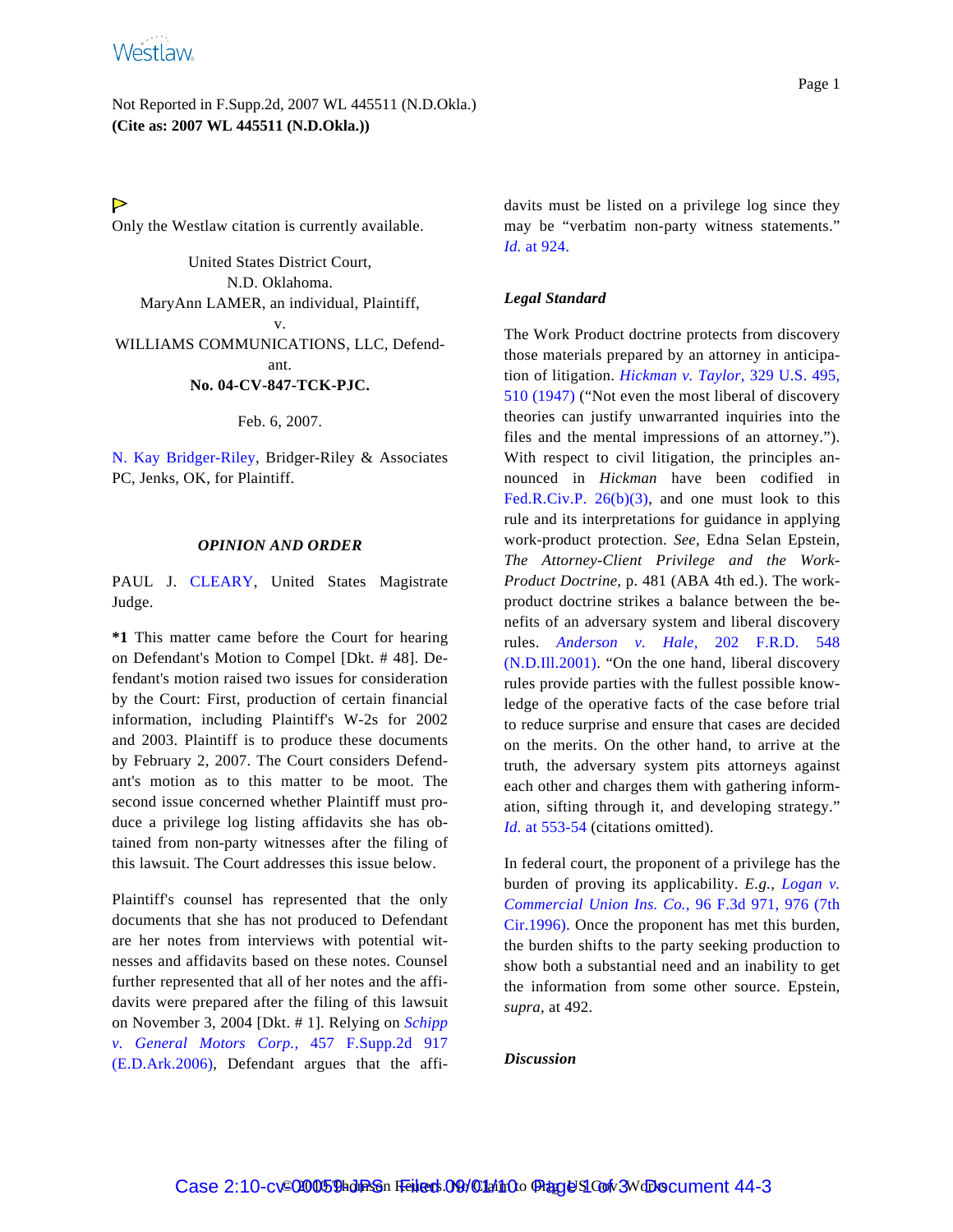At the hearing held February 1, 2007, Plaintiff's counsel represented that the only documents she has not produced to Defendant are her notes of interviews with certain witnesses and affidavits based on those notes, all prepared after this action was commenced. Defendant concedes that counsel's notes of her post-lawsuit interviews are protected work product, but contends that the affidavits are fact statements that, at the least, must be listed on a privilege log. Defendant requests the Court to order Plaintiff's counsel to list these interviews on a privilege log. This would disclose to Defendant which witnesses Plaintiff's counsel felt were important to interview and get affidavits from. Plaintiff argues that even listing these witnesses' names on a privilege log compromises her work-product protection.

**\*2** Defendant relies on *Schipp* in which the court noted that while an attorney's notes taken during an interview are work product, "any verbatim nonparty witness statements are neither privileged nor work product and must be produced." *Schipp,* 457 F.Supp.2d at 924.

Other courts disagree with the view expressed in *Schipp.* The work-product doctrine creates a certain "degree of privacy" protected from the broad scope of discovery to maintain balance and fairness in adversarial competition. *See Hickman,* 329 U.S. at 510-11. This protection includes such documents as a "lawyer's research, analysis of legal theories, mental impressions, and notes." Courts have held that it also protects "memoranda of witness statements." *See, S.E.C. v. Brady,* 238 F.R.D. 429, 441 (N.D.Tex.2006) (citations omitted); *Anderson v. Hale,* 202 F.R.D. 548, 554 (N.D.Ill.2001) (Tapes of witness interviews done after lawsuit filed were protected work product).

LCvR26.4 of the Local Rules of this Court describes the required contents of a privilege log. The rules provides in pertinent part:

This rule requires preparation of a privilege log with respect to all documents withheld on the basis of a claim of privilege or work product protection except the following: written communications between a party and its trial counsel after commencement of the action and the work product material created after commencement of the action.

The affidavits at issue are work product and were prepared after commencement of the action; thus, under LCvR26.4 they are protected from production absent special circumstances. There is no record evidence before the Court of any special circumstances that would render the affidavits producible in this instance. Furthermore, the undersigned believes that even mere disclosure of the names of non-party witnesses Plaintiff's counsel has interviewed would represent an invasion of counsel's mental impressions and strategies. "[A]n interrogatory asking a party to identify all persons interviewed would contravene work product. Yet automatic disclosure of witness statements would require revelation of the identities of all witnesses from whom the attorney decided to take a statement, thereby intruding into the heart of attorney trial preparation." 8 Wright, Miller & Marcus, Federal Practice and Procedure: Civil 2d § 2028, p. 415 (1994).

Apart from the privilege log issue, Plaintiff has other obligations regarding the disclosure of names of potential witnesses. Fed.R.Civ.P. 26(a)(1) imposes obligations regarding the names of individuals "likely to have discoverable information." The Scheduling Order [Dkt. # 34] entered by the Court on August 29, 2006, required an exchange of initial witness lists by September 29, 2006. The Order [Dkt. # 57] entered on January 3, 2007, requires final witness lists to be filed on April 27, 2007. To the extent the individuals Plaintiff's counsel has interviewed are potential witnesses, they must be disclosed to Defendant on these lists.

**\*3** The Court concludes that under these circumstances Plaintiff need not produce a privilege log listing the witness statements at issue. However, if any person from whom Plaintiff has a witness statement has (1) not been listed on Plaintiff's witness